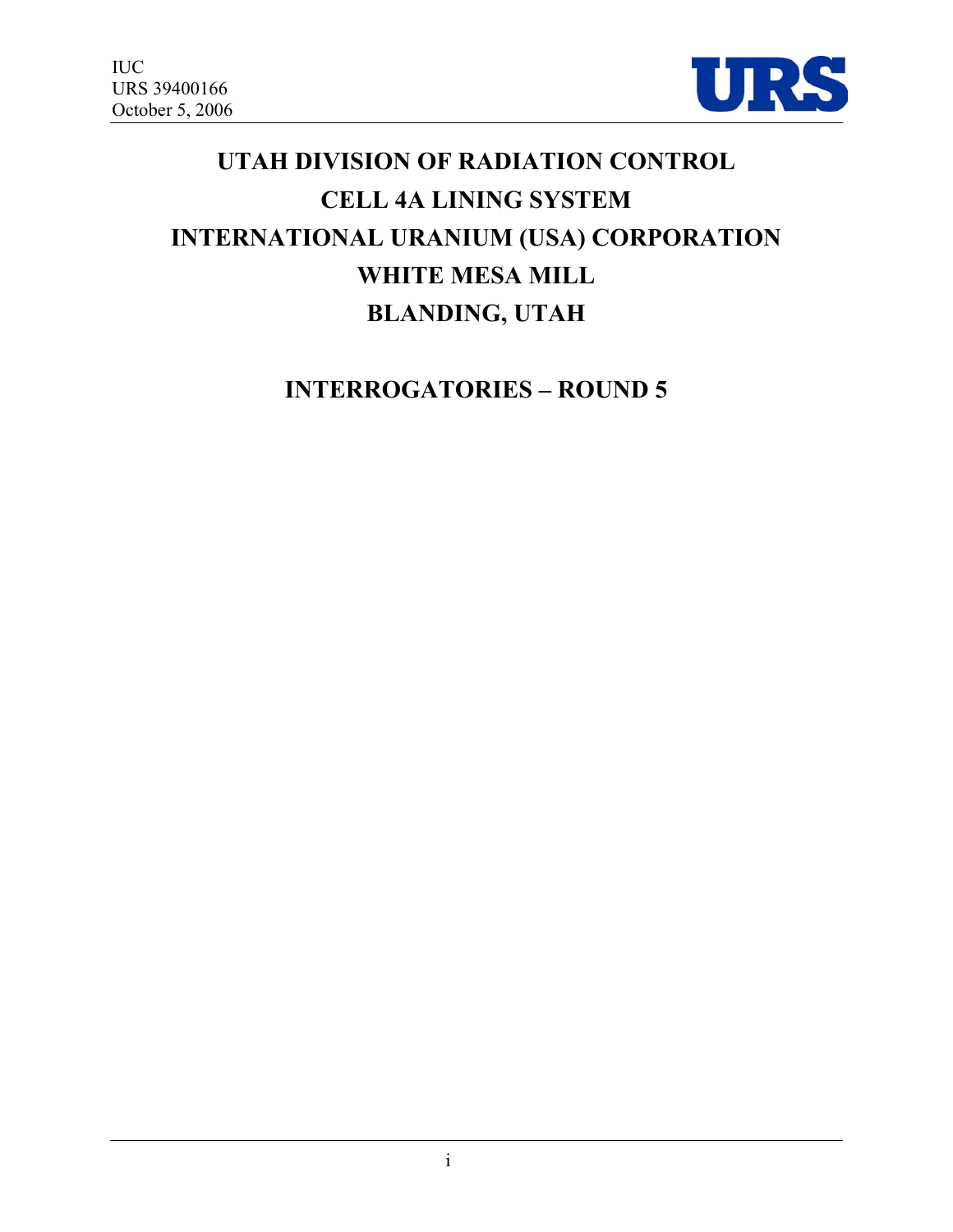

# **TABLE OF CONTENTS**

# Section Page

| INTERROGATORY IUC R313-24-4-01/05: RADIATION SURVEY AND RELATED      |
|----------------------------------------------------------------------|
|                                                                      |
| INTERROGATORY IUC R313-24-4-03/05: LINER STRENGTH & COMPATIBILITY  7 |
|                                                                      |
|                                                                      |
| INTERROGATORY IUC R313-24-4-06/05: BEST AVAILABLE TECHNOLOGY 15      |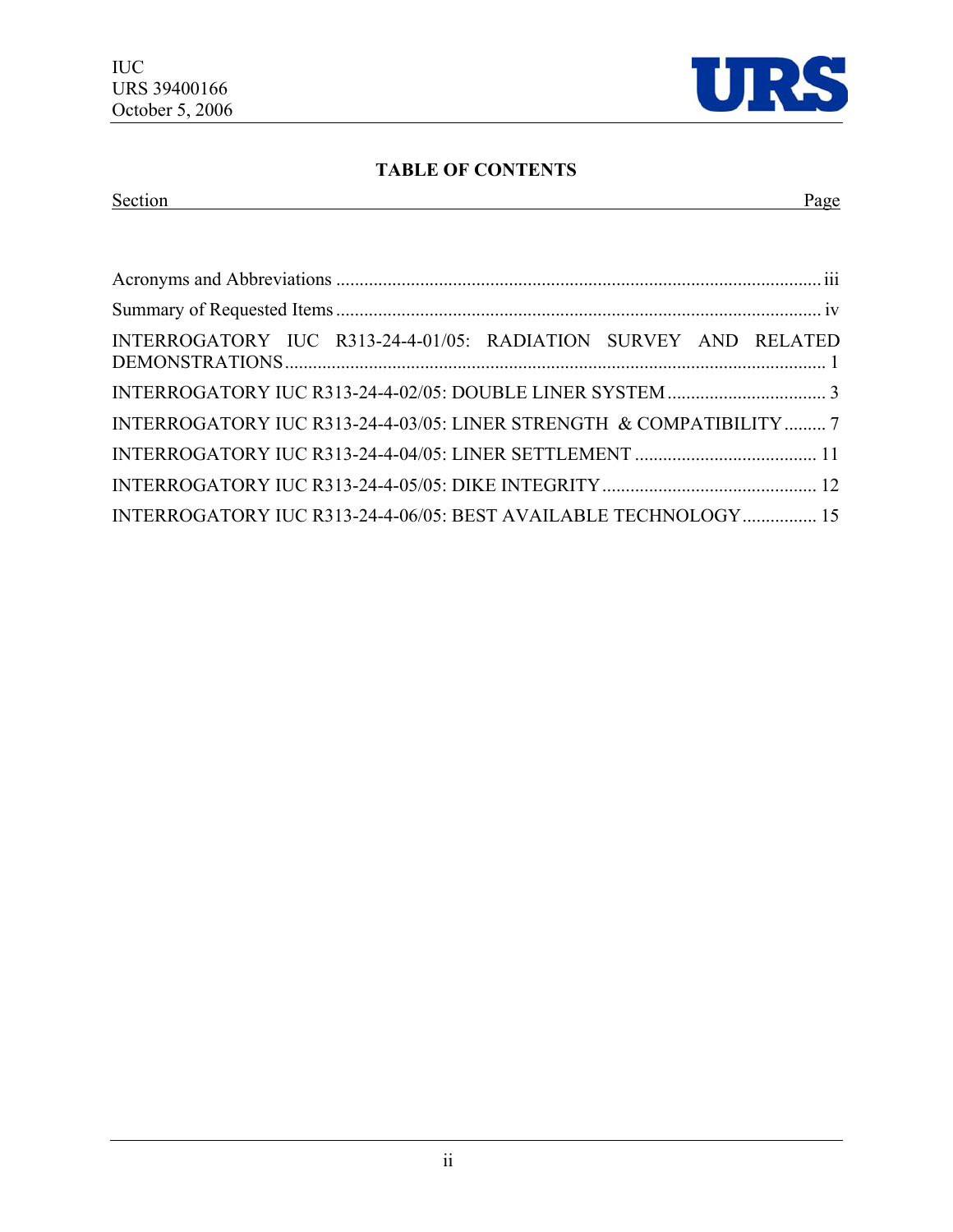

# **Acronyms and Abbreviations**

| <b>ALARA</b> | As Low As Reasonably Achievable               |
|--------------|-----------------------------------------------|
| <b>BAT</b>   | <b>Best Available Technology</b>              |
| <b>CFR</b>   | Code of Federal Regulations                   |
| <b>CQAP</b>  | <b>Construction Quality Assurance Plan</b>    |
| DR           | Design Report                                 |
| <b>DRC</b>   | Division of Radiation Control (Utah)          |
| <b>FML</b>   | Flexible Membrane Liner                       |
| GCL          | Geosynthetic Clay Liner                       |
| <b>HDPE</b>  | <b>High Density Polyethylene</b>              |
| <b>LCRS</b>  | Leachate Collection and Removal System        |
| <b>SDR</b>   | <b>Standard Dimension Ratios</b>              |
| <b>TDS</b>   | <b>Total Dissolved Solids</b>                 |
| <b>TEDE</b>  | <b>Total Effective Dose Equivalent</b>        |
| <b>TMP</b>   | Tailings Management Plan                      |
| <b>TRDP</b>  | Tailings Reclamation and Decommissioning Plan |
| <b>URCR</b>  | <b>Utah Radiation Control Rules</b>           |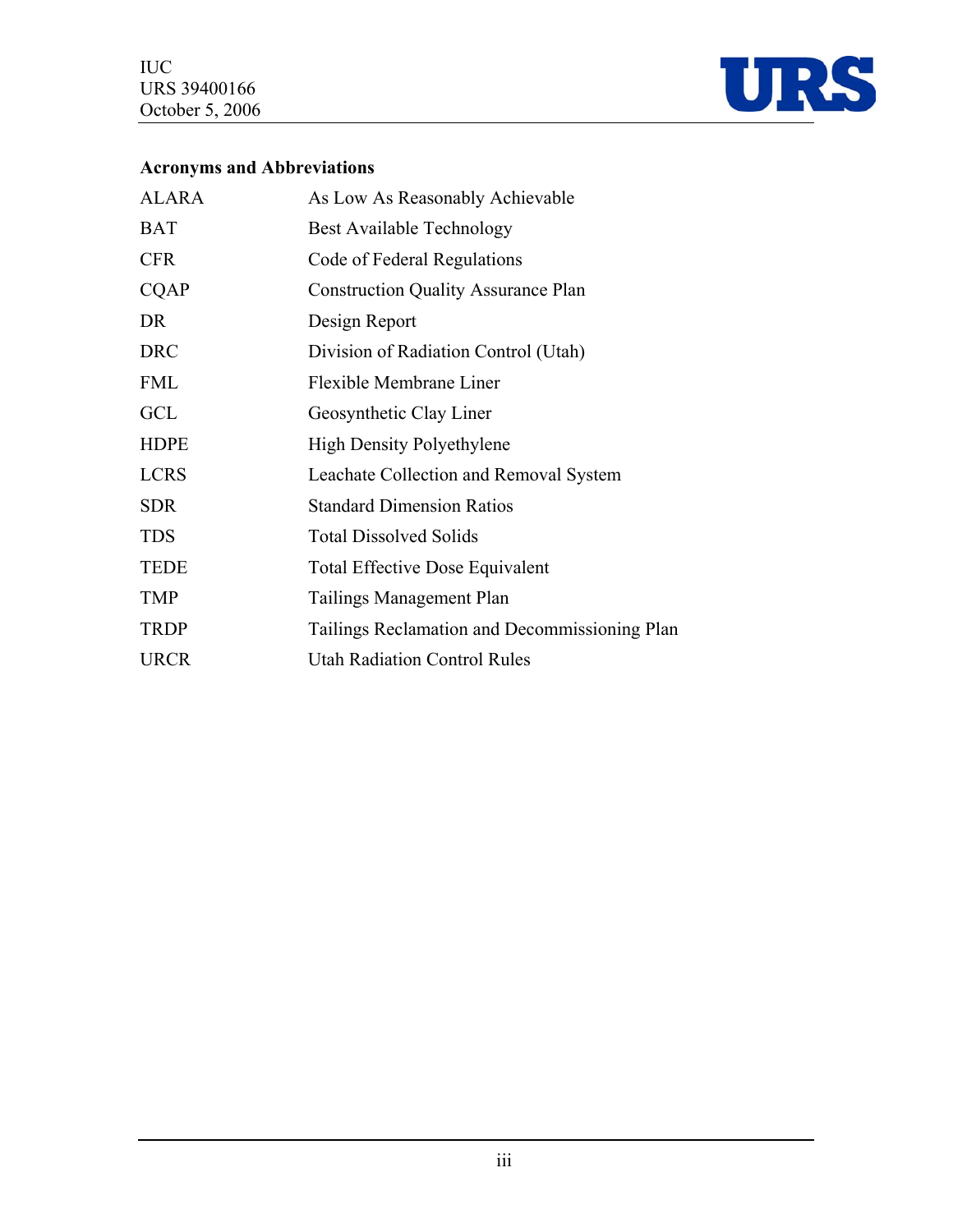

#### **Summary of Requested Items**

Please refer to the interrogatories for the context of the item requests.

#### **The following items are ones that have been requested in previous interrogatories and continue to be unresolved:**

- 1. A Radiation Survey Report to demonstrate that the existing subgrade for Cell 4A has radiation and contamination levels that are acceptable. This is currently being addressed under a separate cover.
- 2. An up to date seismic hazardous analysis that includes recent data and evaluation methods.
- 3. An evaluation that demonstrates that the amount of area covered by the slimes drain is sufficient to remove the tailings solution in an efficient and timely manner. Also, that it is not beneficial to carry the slime drainpipes and/or sand layer into the remaining portion of the cell bottom (as discussed in the August 2, 2006 conference call between DRC and IUC representatives).

#### **The following are items where responses were provided by IUC that addressed the concern, but questions and clarifications remain. Complete responses to these items need to be provided by IUC prior to issuance of the construction permit:**

- 3. The CQA Plan needs to be clear that modifications or changes to the agency reviewed design and installation requirements reflected in the respective documents must be provided to the agency for review prior to implementation.
- 4. Include the 3000 psi requirement in item 2.01A.1 of Section 03400 of the technical specifications (for the 28-day compressive strength testing) in Section 13.2.5 of the CQA Plan (or at a minimum, a reference to this requirement in the technical specifications in 13.2.5 of the CQA Plan).
- 5. Item 2.04 of Section 02220 of the technical specifications addresses the compaction of the anchor trench. It states that the backfill will be placed in lifts that result in a compacted thickness of no greater than 6-inches. Also include that the soil removed from the anchor trench will be placed back into the trench. This must be included in the specifications prepared for construction.
- 6. Backfill compaction requirements need to be included in either the CQAP, Technical Specifications, or on the Project Drawings regarding soil needed to make the proposed grade for the cell bottom (subgrade). This backfill shall be placed in 6-inch lose lifts and compacted to 95% of maximum dry density per ASTM 698 and within 0 to +3% of optimum moisture content.
- 7. Included must be means and methods used (prior to operation of Cell 4A) that determine if the hydration of the GCL is adequate. The level of GCL hydration must be comparable to the level used in the referenced acid resistance testing. Details of proposed GCL hydration procedure, field testing, and the respective level of hydration need to be provided to the DRC prior to the start of construction.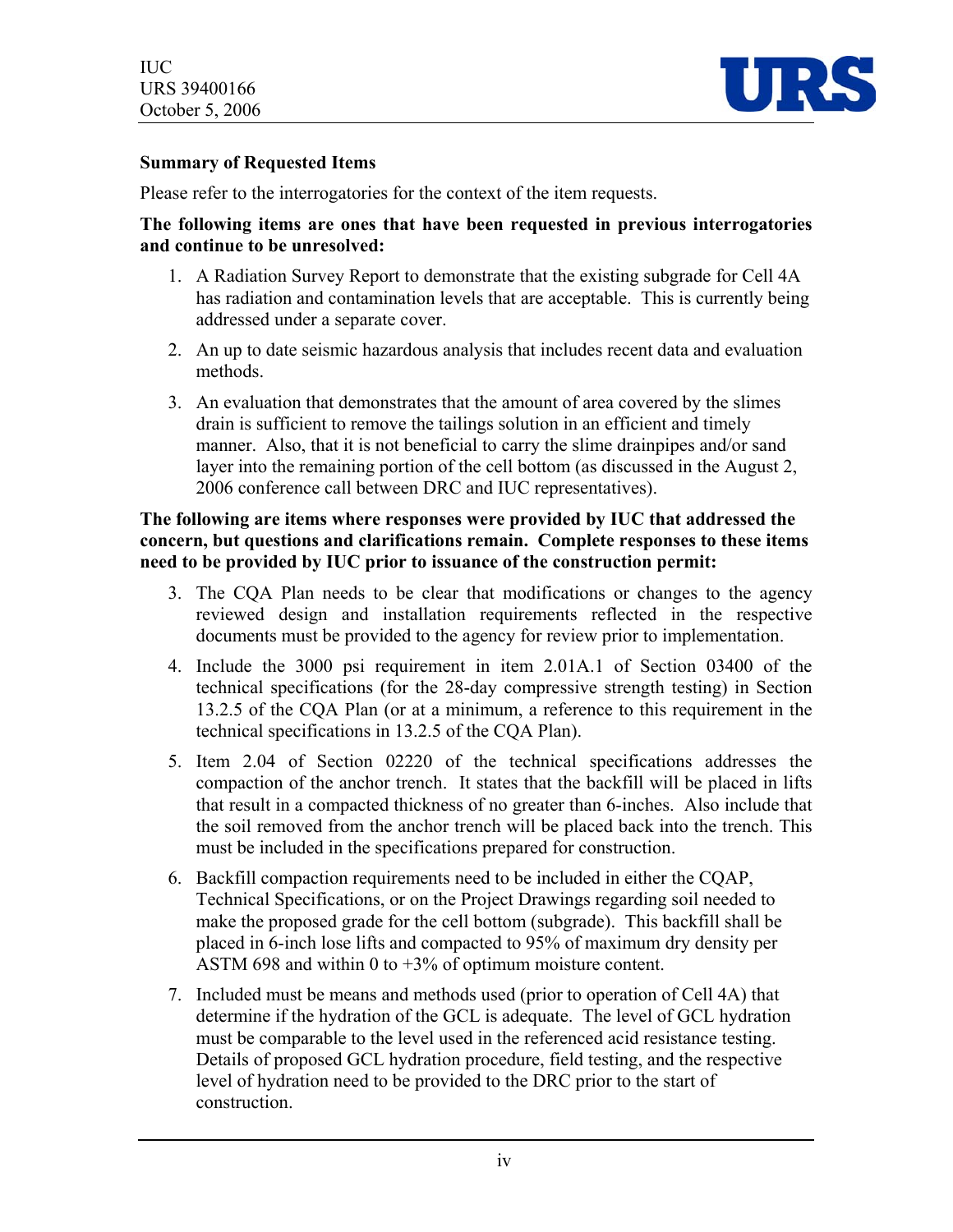

- 8. The requirement that construction loads on the completed liner shall be limited to foot traffic and low pressure ATV type vehicles that produce contact pressures at or lower than that exhibited by foot traffic need be added to the technical specifications.
- 10. IUC proposes that a cyclone be used to process the tailings slurry. Please note that the details of the tailings processing must be included in the cell operations procedures to be provided by IUC as part of Phase 2. These procedures need to include methods for placement of the tailings as part of the slimes drain layer so that the amount of the coarser sand in maximized, uniform, and the amount of fines minimized. In addition, it should be noted that if tailings are to be placed in the southeast corner, an HDPE splashguard is needed in that area. This must be included on the drawings.
- 9. There is a discrepancy in the gallon/day/acre ALR values obtained that needs to be clarified. One source (tables provided in 8/28/06 IUC response) has 604.01 gallons/acre/day at 37-feet of head, and another (calculations page 4 of 6) has 587 gallons/acre/day at 37-feet of head.
- 10. Please note that since the evaluation of the flow in the geonet assumes no adverse impact from uncertainties due to installation, quality control and assurance during installation must be thoroughly implemented and documented in the CQA Report for the liner system.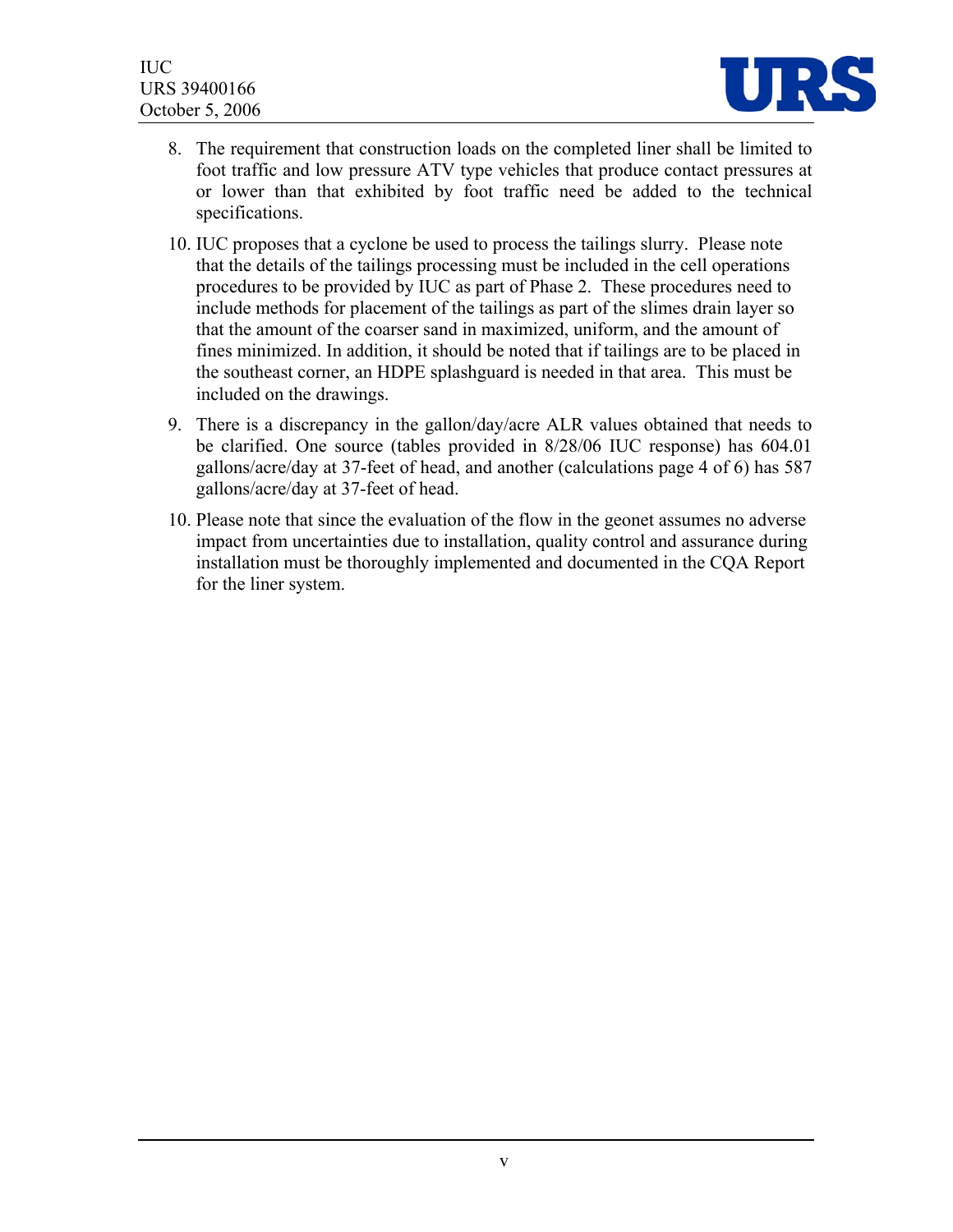

#### **INTERROGATORY IUC R313-24-4-01/05: RADIATION SURVEY AND RELATED DEMONSTRATIONS**

## **PRELIMINARY FINDING:**

*Refer to R313-24-1(3), R313-24-4, R313-15-501, R313-15-406, and 10 CFR 40 Appendix A, Criterion 5A(1); DRC rules require that a radiation survey be performed to demonstrate that the requirements of R313-15 are met, including the magnitude and extent of radiation levels and concentrations or quantities of radioactive material (see R313-15-501). DRC rules also require IUC to describe "… how facility design and procedures for operation will minimize, to the extent practicable, contamination of the facility and the environment,…" (see R313-15-406). R313-24-4 and 10 CFR 40 Appendix A, Criterion 5A(1) require that for uranium tailings impoundments where*  wastes have migrated into the liner during the active life of the facility, that closure of *said impoundment must include "…removal or decontamination of all waste residues, contaminated containment system components (liners, etc.), contaminated subsoils, and structures and equipment contaminated with waste and leachate."* 

*Refer to R317-6-6.3(Q); "Unless otherwise determined by the Executive Secretary, the application for a permit to discharge wastes or pollutants to ground water shall include the following complete information:… Q. Other information required by the Executive Secretary."* 

*Also refer to R317-6-6.4(A); IUC must provide information that allows the Executive Secretary to determine:…"3. the applicant is using best available technology to minimize the discharge of any pollutant;…".* 

# **INTERROGATORY STATEMENT:**

*This interrogatory is now being addressed under a separate cover.* 

# **BASIS FOR INTERROGATORY:**

*IUC provided to the DRC a report from SENES Consulting (via a transmittal letter dated September 1, 2006) that addressed the radiation levels in Cell 4A subgrade. DRC comments to this report were provided to IUC in an email from Mr. John Hultquist dated 9/15/06. This issue is now being addressed under a separate cover. However, prior to the start of Cell 4A liner installation a final report must be submitted to, and approved by, the DRC that includes data and a demonstration that the existing cell liner subgrade has radiation and contamination levels that are acceptable.* 

#### **REFERENCES:**

*Letter from IUC to UDRC dated May 8, 2006; Re: Cell 4A Lining System Design Report, Response to URS Completeness Review,* 

*October 18, 2005 DRC letter to IUC (request for additional information).*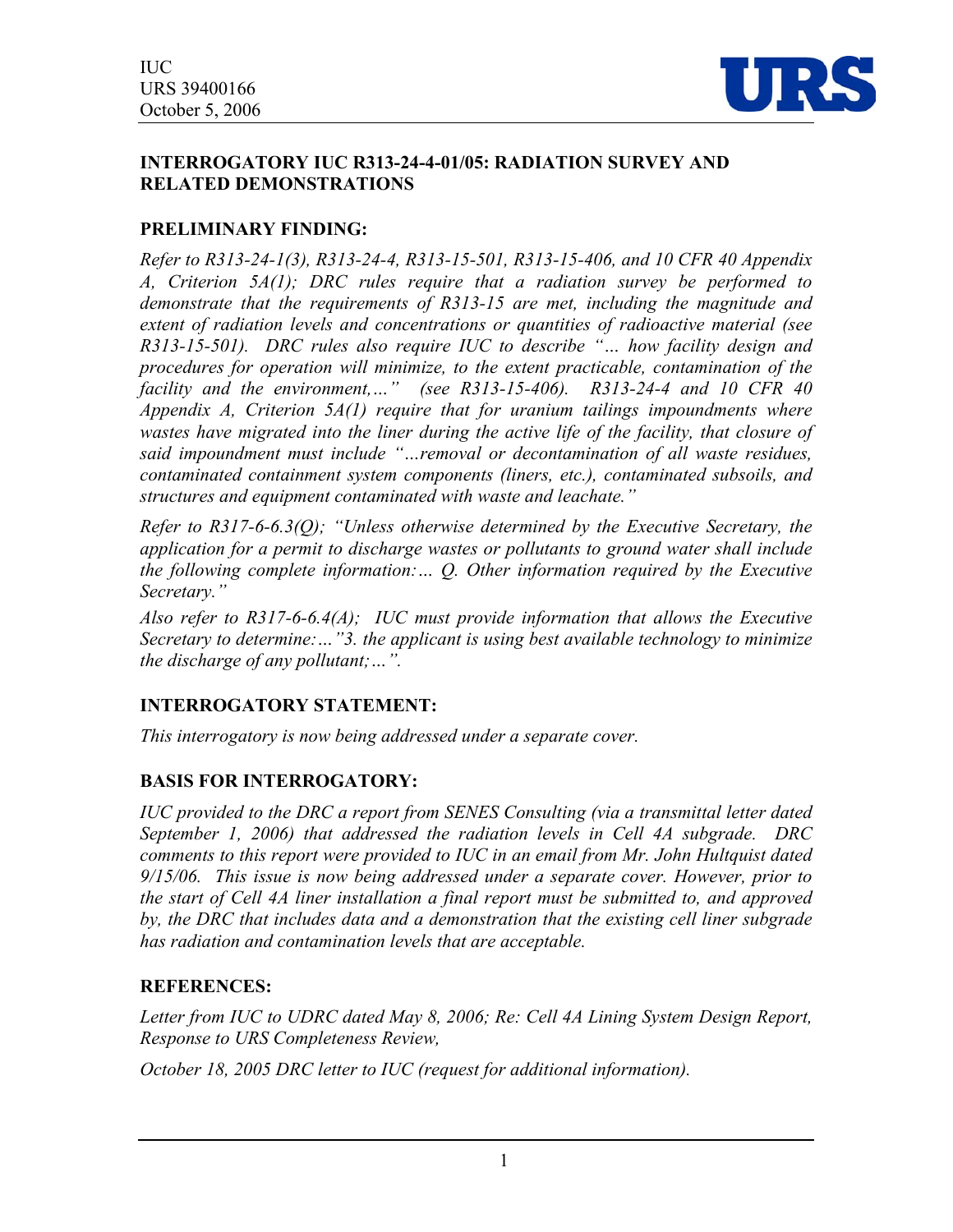IUC URS 39400166 October 5, 2006



*Letter from IUC to DRC dated June 22, 2006; Re: Cell 4A Lining System Design Report, Round 2 Interrogator Response.* 

*Letter from IUC to DRC dated June 30, 2006; Re: Cell 4A Lining System Design Report, Response to DRC Request for Additional Information – Round 2 Interrogatory, Cell 4A Design.*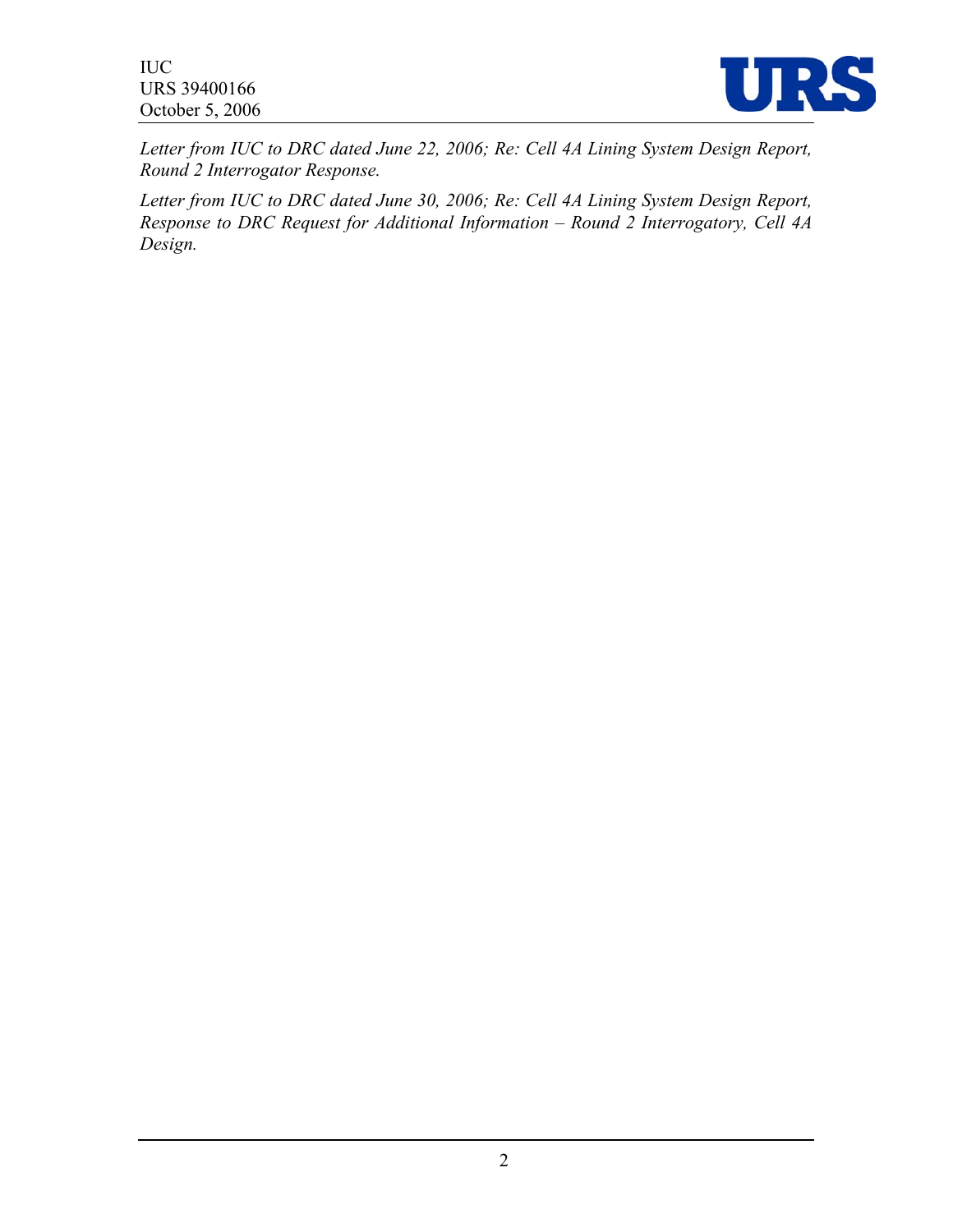

#### **INTERROGATORY IUC R313-24-4-02/05: DOUBLE LINER SYSTEM**

## **PRELIMINARY FINDING:**

*Refer to R313-24-4, 10 CFR 40 Appendix A, Criterion 5A(1): Surface impoundments must have a liner that is designed, constructed, and installed to prevent any migration of wastes out of the impoundment to the adjacent subsurface soil, ground water, or surface*  water at any time during the active life (including the closure period) of the *impoundment. The liner may be constructed of materials that may allow wastes to migrate into the liner (but not into the adjacent subsurface soil, ground water, or surface water) during the active life of the facility, provided that impoundment closure includes removal or decontamination of all waste residues, contaminated containment system components (liners, etc.), contaminated subsoils, and structures and equipment contaminated with waste and leachate. For impoundments that will be closed with the*  liner material left in place, the liner must be constructed of materials that can prevent *wastes from migrating into the liner during the active life of the facility.* 

*Refer to R317-3-1(1.7). 1.7. Construction Supervision. The applicant must demonstrate that adequate and competent inspection will be provided during construction. It is the responsibility of the applicant to provide frequent and comprehensive inspection of the project.* 

*Refer to R317-3-10(4)(E). E. Construction Quality Control and Assurance. A construction quality control and assurance plan showing frequency and type of testing for materials used in construction shall be submitted with the design for review and approval. Results of such testing, gradation, compaction, field permeability, etc., shall be submitted to the executive secretary.* 

# **INTERROGATORY STATEMENT:**

In review of the response to Round 4 Interrogatories, there remain the following *clarifications:* 

*1. Section 2.11 "Lines of Communication", in the revised CQA Plan provided in the response to round 4 interrogatories states in the third paragraph that:* 

*"* If a project specification criterion cannot be met, or unusual weather conditions hinder work, then the CQA Engineer will develop and present to the Design Engineer suggested solutions for approval."

*Please note that modifications or changes to the agency reviewed design and installation requirements reflected in the respective documents must be provided to the agency for review prior to implementation.* 

*2. It would provide clarity if the 3000 psi requirement included in 2.01A.1 of Section 03400 of the technical specifications was included for the 28-day compressive strength testing in Section 13.2.5 of the CQA Plan (or at a minimum, a reference to this requirement in the technical specifications in 13.2.5 of the CQA Plan).*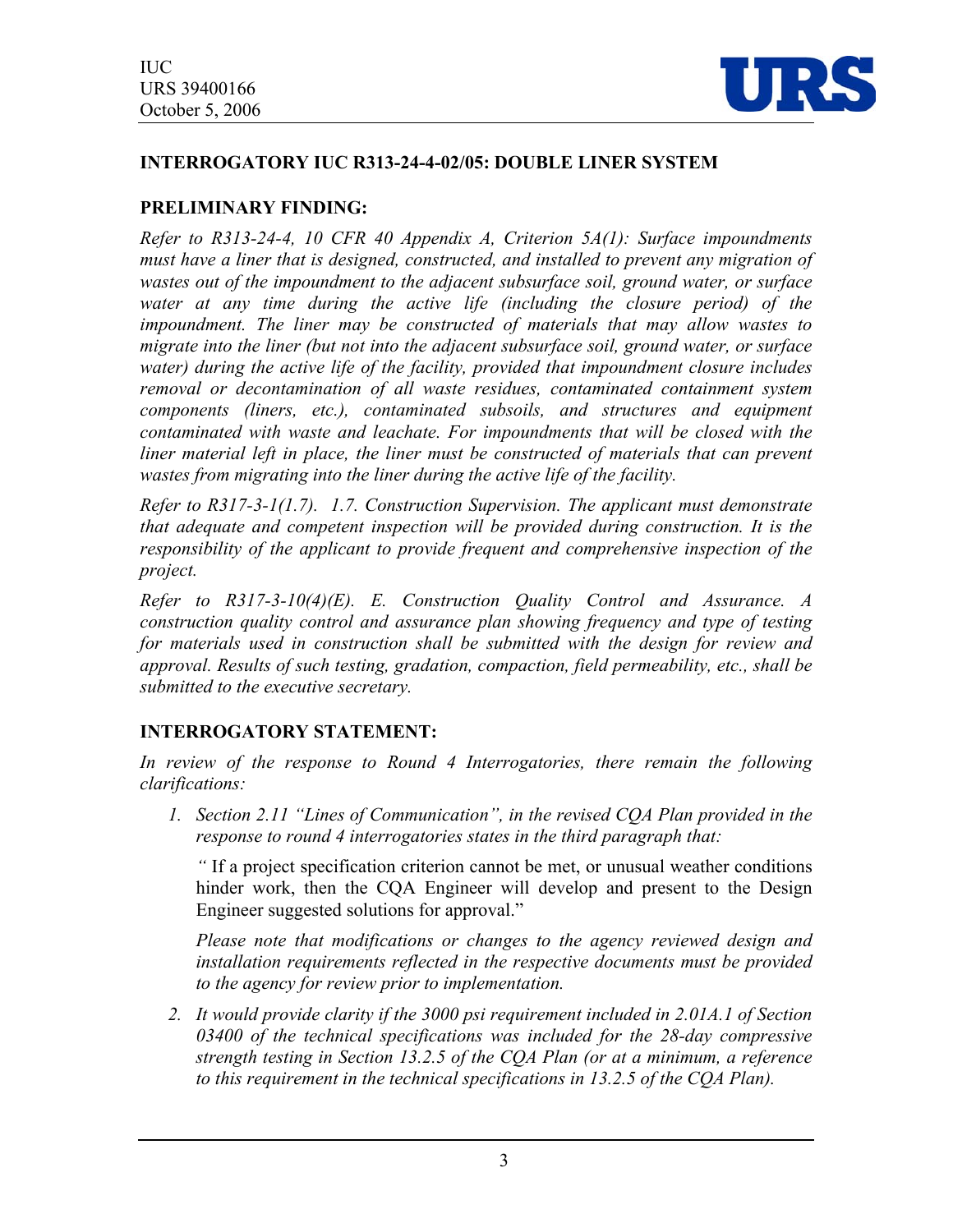

- *3. 2.04 of Section 02220 addresses the compaction of the anchor trench. It states that the backfill will be placed in lifts that result in a compacted thickness of no greater than 6-inches. It was also stated in the August 2, 2006 conference call between IUC and DRC representatives that the material excavated for the trench*  will go back into the trench. However, this was not addressed or included in the *revised specifications. This must be included in the specifications prepared for construction.*
- *4. The revised specification provided did not address the requirement that any backfill placed to make the proposed subgrade elevation will be compacted and tested. This must be included.*

# **BASIS FOR INTERROGATORY:**

*The applicant proposes to use a double liner with leak detection in order to prevent migration of wastes out of the impoundment (Cell 4A Lining System Design Report). The liners will be constructed of 60 mil High-Density Polyethylene (HDPE). The applicant has provided a Design Report (Cell 4A Lining System) that contains an introduction (summary), design drawings, Construction Quality Assurance Plan, Technical Specifications, existing berm (dike) and clay liner construction documentation, and design calculations. The applicant indicates that the double liner with the leak detection system design is the Best Available Technology (BAT).* 

## *Construction Quality Assurance Plan (CQAP)*

*The initial review of the CQAP resulted in a request for clarification in Round 1 Interrogatories on specific issues relating to the lines of communication and protocols for identifying and rectifying deficiencies. These were addressed in both the response to round 2 and round 4 interrogatories. However, it is important to note that included in the revised CQA Plan provided in the response to round 4 interrogatories is Section 2.11 "Lines of Communication", and in this section it states in the third paragraph that:* 

*"* If a project specification criterion cannot be met, or unusual weather conditions hinder work, then the CQA Engineer will develop and present to the Design Engineer suggested solutions for approval."

*And, modifications or changes to the agency reviewed design and installation requirements reflected in the respective documents must be provided to the agency for review prior to implementation.* 

*Recognizing the above clarification, the response to the concerns over the CQA Plan have been addressed.*

#### *Project Technical Specifications*

*A section on the concrete spillway was also included in the revised plan (Section 13.0). However, this section refers back to the technical specifications and drawings for quality control requirements. In review of the technical specifications and drawings for quality control requirements, the following concerns were identified in round 4 interrogatories:*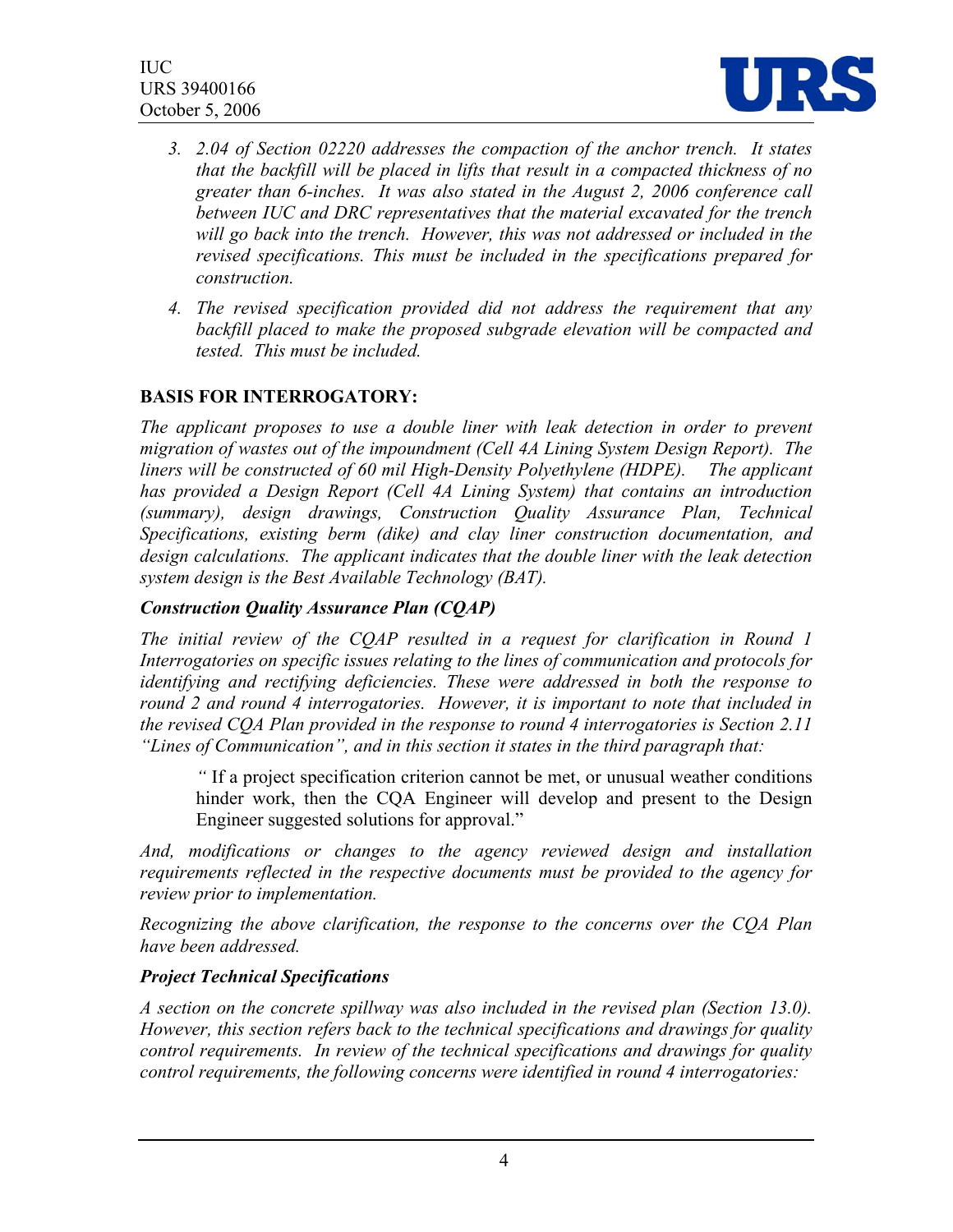

*1. Section 1.04 of Specification section 03400 (Submittals) requires that the 28-day compressive strength test results be submitted 7 days prior to construction of the spillway. The 28-day compression tests must be derived from samples of the concrete actually provided, and collected from the source (e.g., the truck chute during placement). The frequency should be a minimum of one sample per 150 cubic yards of concrete used. In response, IUC included in the CQA Plan Section 13.2.5:* 

*"*The Contractor shall facilitate the CQA Site Manager in the collection of samples required for testing. Compression test specimens shall be prepared by the CQA Site Manager by the following method:

• compression test cylinders from fresh concrete in accordance with ASTM C 172 and C 31.

Compression testing shall be completed on one cylinder at 7 days, one cylinder at 14 days, and two (2) cylinders at the 28 day strength."

*This revision to the CQA Plan combined with the requirement in 2.01A.1 of Section 03400 that states that the concrete shall have a 3000 psi 28-compresive strength addresses this concern. However, it would provide clarity if the 3000 psi requirement was included for the 28-day compressive strength testing in Section 13.2.5 of the CQA Plan (or at a minimum, a reference to this requirement in the technical specifications).* 

- *2. Part 2 (Products) of Specification section 03400 includes requirements for mix design, concrete, and steel. However, no product requirements for the aggregate to be used are provided. IUC responded by stated that these requirements are included in ASRM C 33, which is specified in Section 03400. This satisfies this concern.*
- *3. Section 3.02 of Specification section 03400 (Subgrade Preparation) needs to include subgrade compaction requirements. Also, will the subgrade materials be suitable as a base for the concrete? Concrete pavement and slabs are typically placed on a compacted stone base. Since the berm perimeter access road will traverse this spillway, it will need to function as road pavement and have a stable base/sub-base. IUC responded that the spillway design accounts for the properties and characteristics of the sub-base material under the concrete spillway, and compaction as well as sub-base stone are not required.*

*In addition, it was noted that Table 1A is referenced in the text of section 7.2.1 as Table 1. This inconsistency should be corrected. Also, in review of the revised drawings, CQAP, and Technical Specifications, it was noted that there are no compaction*  requirements for the soil and stone backfill materials to be placed. This includes the *drainage aggregate, anchor trench backfill, and any subgrade material that are placed to*  make the proposed grade as needed. The compaction requirements must include the *method of compaction per soil type; lift thickness, frequency of testing, and test methods.* 

*IUC responded to this concern by stating that the aggregate over the liner will not be compacted or tested for compaction, this is not needed for this material. The agency*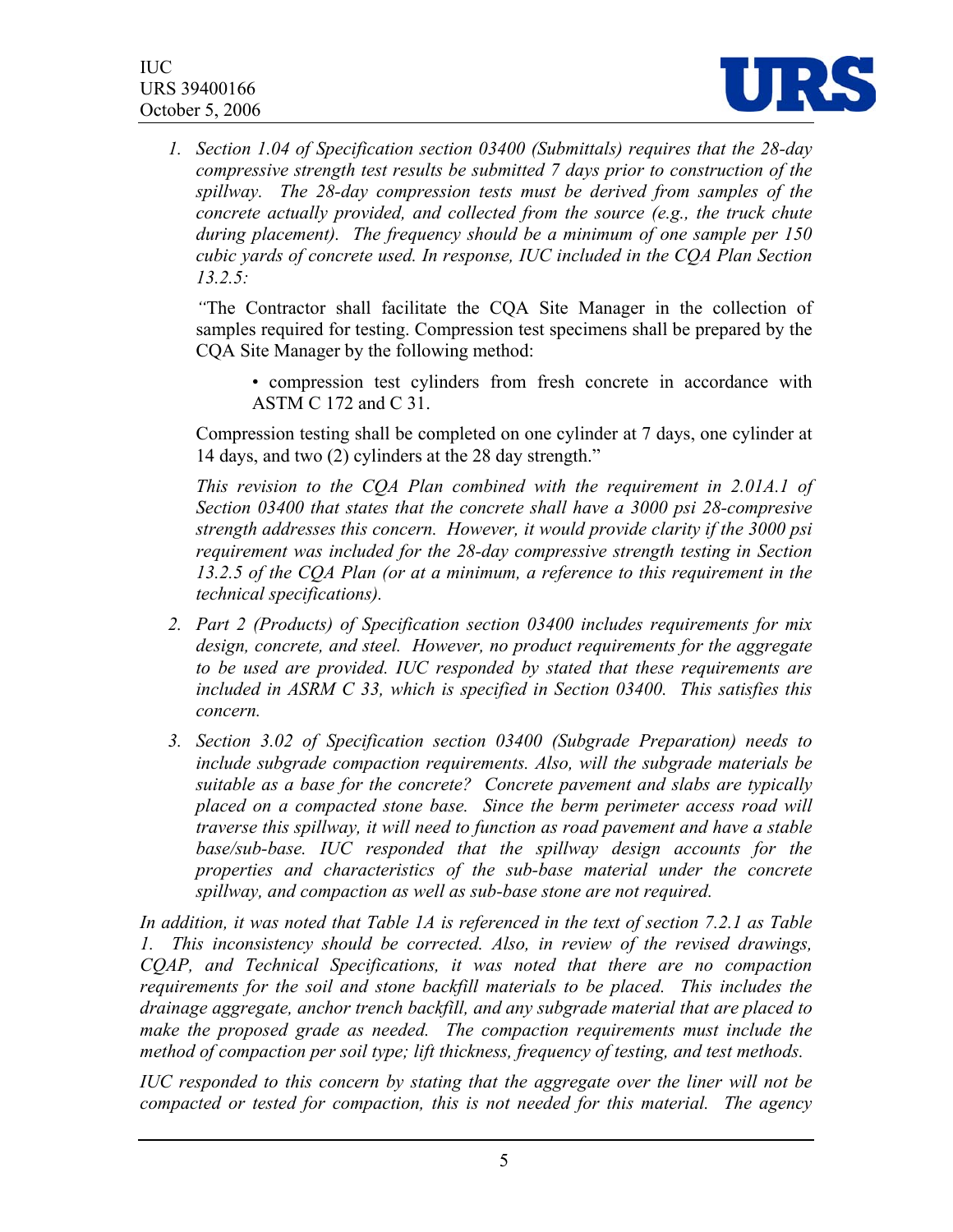IUC URS 39400166 October 5, 2006



*assumes that the aggregate referred to over the liner is the aggregate being placed around the leachate collection pipes and sump, and the associated with the slimes drain. The agency agrees that with proper placement, this material will not need to be compacted. 3.04 of Section 02220 addresses the compaction of the anchor trench. It states that the backfill will be placed in lifts that result in a compacted thickness of no greater than 6-inches. It was also stated in the August 2, 2006 conference call between IUC and DRC representatives that the material excavated for the trench will go back into the trench. However, this is not included in the revised specifications.* 

*Also not addressed in the revised specification was the requirement that any backfill placed to make the proposed subgrade elevation will be compacted and tested.* 

#### **REFERENCES:**

*"Cell 4A Lining System Design Report for the White Mesa Mill, Blanding, Utah," by GeoSyntec Consultants, January 2006. Prepared for International Uranium (USA) Corporation.*

*Letter from IUC to DRC dated June 22, 2006; Re: Cell 4A Lining System Design Report, Round 2 Interrogator Response.* 

*Letter from IUC to DRC dated June 30, 2006; Re: Cell 4A Lining System Design Report, Response to DRC Request for Additional Information – Round 2 Interrogatory, Cell 4A Design.* 

*Letter from IUC to DRC dated August 28, 2006; Cell 4A Lining System Design Report, Response to DRC Request for Additional Information – Round 4 Interrogatory, Cell 4A Design.*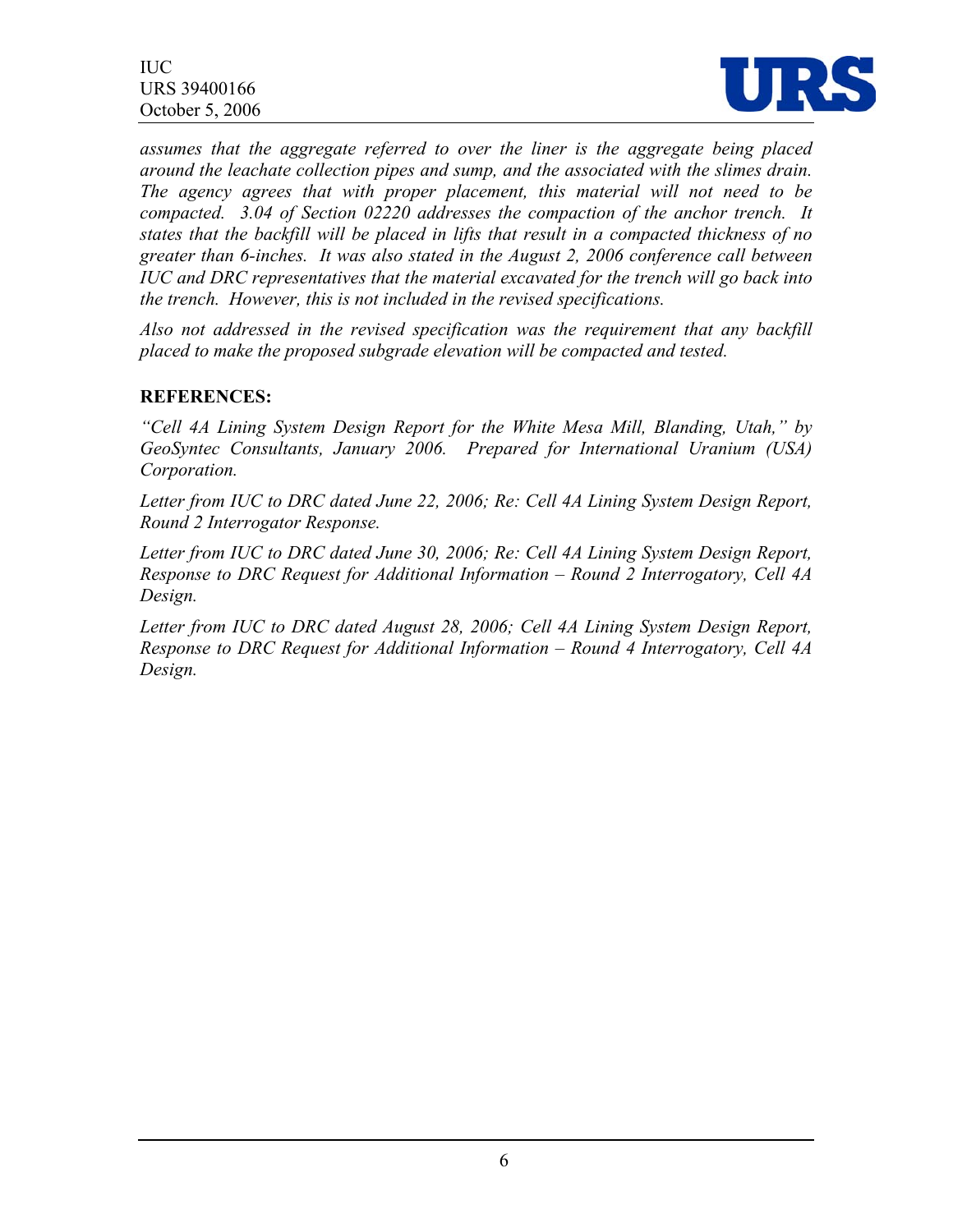

#### **INTERROGATORY IUC R313-24-4-03/05: LINER STRENGTH & COMPATIBILITY**

# **PRELIMINARY FINDING:**

*Refer to R313-24-4, 10 CFR 40 Appendix A, Criterion 5A(2)(a): The liner must be constructed of materials that have appropriate chemical properties and sufficient strength and thickness to prevent failure due to pressure gradients (including static head and external hydrogeologic forces), physical contact with the waste or leachate to which they are exposed, climatic conditions, the stress of installation, and the stress of daily operation;*

## **INTERROGATORY STATEMENT:**

*As requested in Round 2 and 4 Interrogatories, please provide methods to be used to ensure that the GCL will hydrate to the desired level prior to the start of cell operations. This must include assurance through testing that the subgrade soils have sufficient moisture and will facilitate the migration of water from the soil to the GCL in a timely manner.* 

*As stated in Round 2 and 4 Interrogatories, the levels of expected GCL hydration must be compared with the levels of hydration of the GCL specimens used by Ruhl and Daniel as well as GCL specimens that were tested by Kolstad et a.l 2004 for conventional nonprehydrated GCLs tested against acidic liquids (the latter reference source was previously cited in the Round 1 Interrogatories). Are the levels of expected GCL hydration comparable to the levels of GCL hydration of the samples used in the acid resistance testing? The results and conclusions must be presented in a framework that demonstrates that the reported test data (i.e., GCL degree of hydration) are applicable to the range of the expected GCL hydration based on site conditions. Please note that the degree of hydration cited in the above references is in the 100 to 200% range, with values closer to 200% being more optimal.* 

*IUC has proposed conducting field-testing to verify that the GCL has obtained the desired hydration levels. DRC agrees with this proposed approach. Therefore, please provide detailed methodology for such testing.* 

*The requirement that construction loads on the completed liner shall be limited to foot traffic and low pressure ATV type vehicles that produce contact pressures at or lower than that exhibited by foot traffic need be added to the technical specifications.*

# **BASIS FOR INTERROGATORY:**

#### *Hydration of GCL*

*Due to the significance of hydration on the ability of the GCL to sustain a low hydraulic conductivity, Round 2 Interrogatories requested that IUC must provide data (e.g., a plot) indicating approximate predicted levels of hydration of the GCL expected to occur over time based on the GCL being in direct contact with the subgrade materials present at the*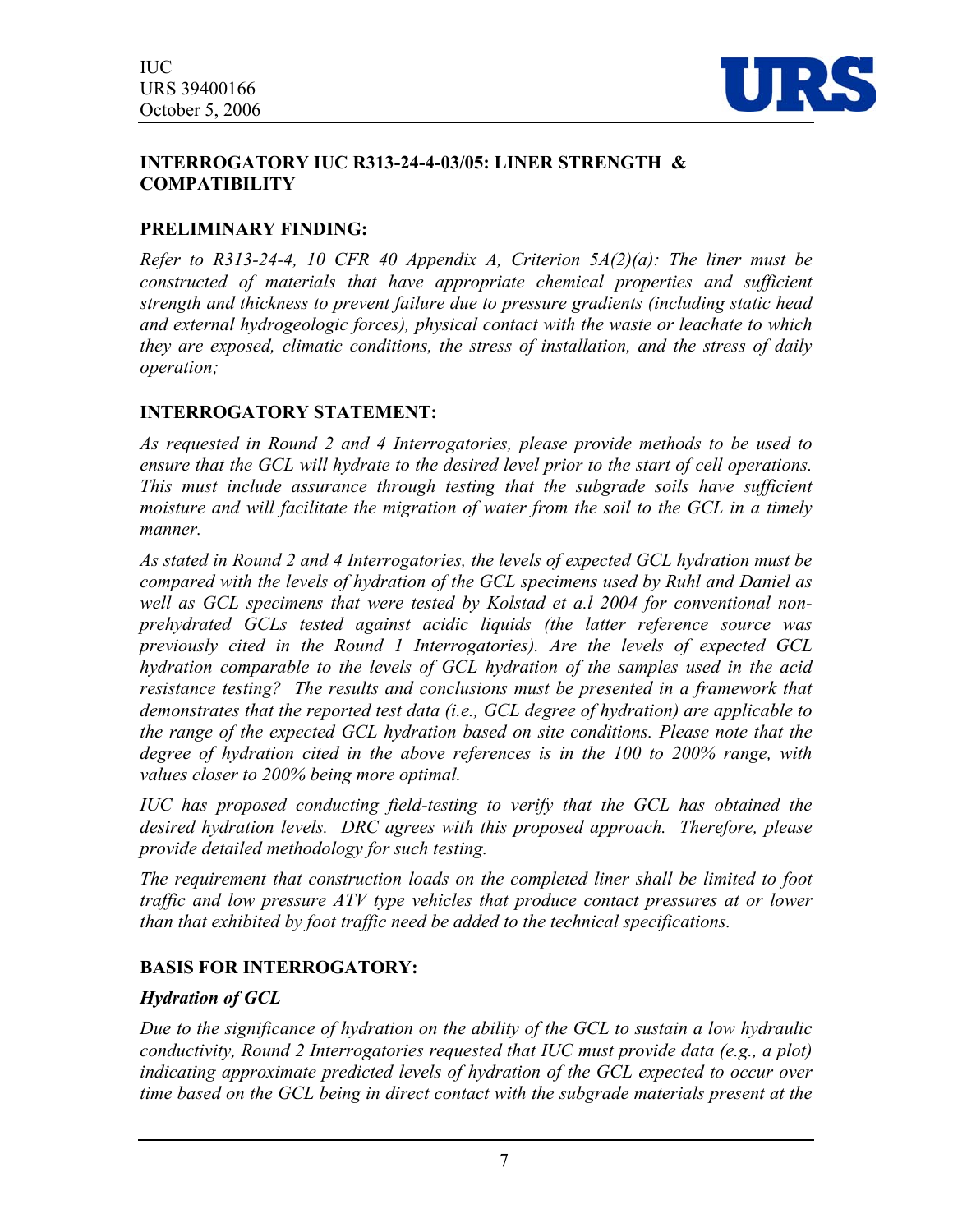

*site (based on their estimated moisture content and subgrade material type). IUC provided in their June 30, 2006 response a plot on the expected level of hydration that the GCL would likely achieve in the field prior to active usage of Cell 4A, IUC provided additional data on the extent of rate of hydration of bentonite (in this case the granular bentonite component adhered to one side of a geomembrane) when placed in direct contact with sand having various moisture contents ranging from 1% to 17%. The data indicate that the bentonite moisture content would increase to about 140% after 15 days and would increase further to the range of 150% to 200% after about 45 days if the bentonite side of the GCL were placed in contact with sand at 10% or greater moisture content. On-site dike soil and compacted clay liner soil moisture contents are reported to be in the range of 13% to about 18.6 %.* 

*Although data furnished for the bentonite component of a GCL are for a GCL (Gundseal*  $\mathcal{O}$ -type) that is not the same type of GCL that is specified for use in Cell 4A, *analogous data (Daniel 1994) are available for the same general type of GCL (two Claymax<sup>®</sup> GCLs, having thin and thick geotextile backings) that would be used in Cell 4A. Those data indicate lower moisture contents for bentonite in the GCL (in the range of 50% to 80%) after 15 days of contact with sands in the same moisture content range as that addressed by the IUC data (about 10% to 15%), but moisture contents in same range to slightly higher than those reported above for the Gundseal-type GCL after about 42*  days for contact with the same sand materials. This information suggests that if at least *42 to 45 days are allowed to transpire between GCL placement in the Cell 4A liner system and placement of the cell into active service, the GCL should hydrate to about 150 % to 200 % or more if the subgrade materials in contact with the GCL exhibit in-situ moisture contents of at about 10% or greater.* 

*Based on the above information, IUC must be able to demonstrate the GCL will hydrate to the desired amount prior to operation. Since the hydration is dependent on the moisture content of the underlying subgrade soils, this includes assurance that there is sufficient moisture available in the soil prior to GCL placement, and that the soil type*  will facilitate the transfer of the moisture to the GCL (*i.e., clay, silts, or silty-sands; not gravel) prior to the operation of the cell. Note that the operation of the cell will be dependent on establishing the integrity of the liner system, which includes the proper hydration of the GCL so it will be resistant to acidic solutions.* 

 *Round 2 Interrogatory also requested the following:* 

*"…The(se) levels of expected [field] GCL hydration should be compared with the levels of hydration of the GCL specimens used by Ruhl and Daniel as well as compared to the levels of hydration (moistening) of the GCL specimens that were tested by Kolstad et al. 2004 for conventional non-prehydrated GCLs tested against acidic liquids (the latter reference source was previously cited in the Round 1 Interrogatories). The results and conclusions should then be presented in a framework that demonstrates that the reported test data are applicable to the range of the expected site conditions."* 

*This request is repeated here; IUC must specifically compare the ranges of expected GCL hydration levels (that are described above) to the level(s) of GCL (pre-) hydration*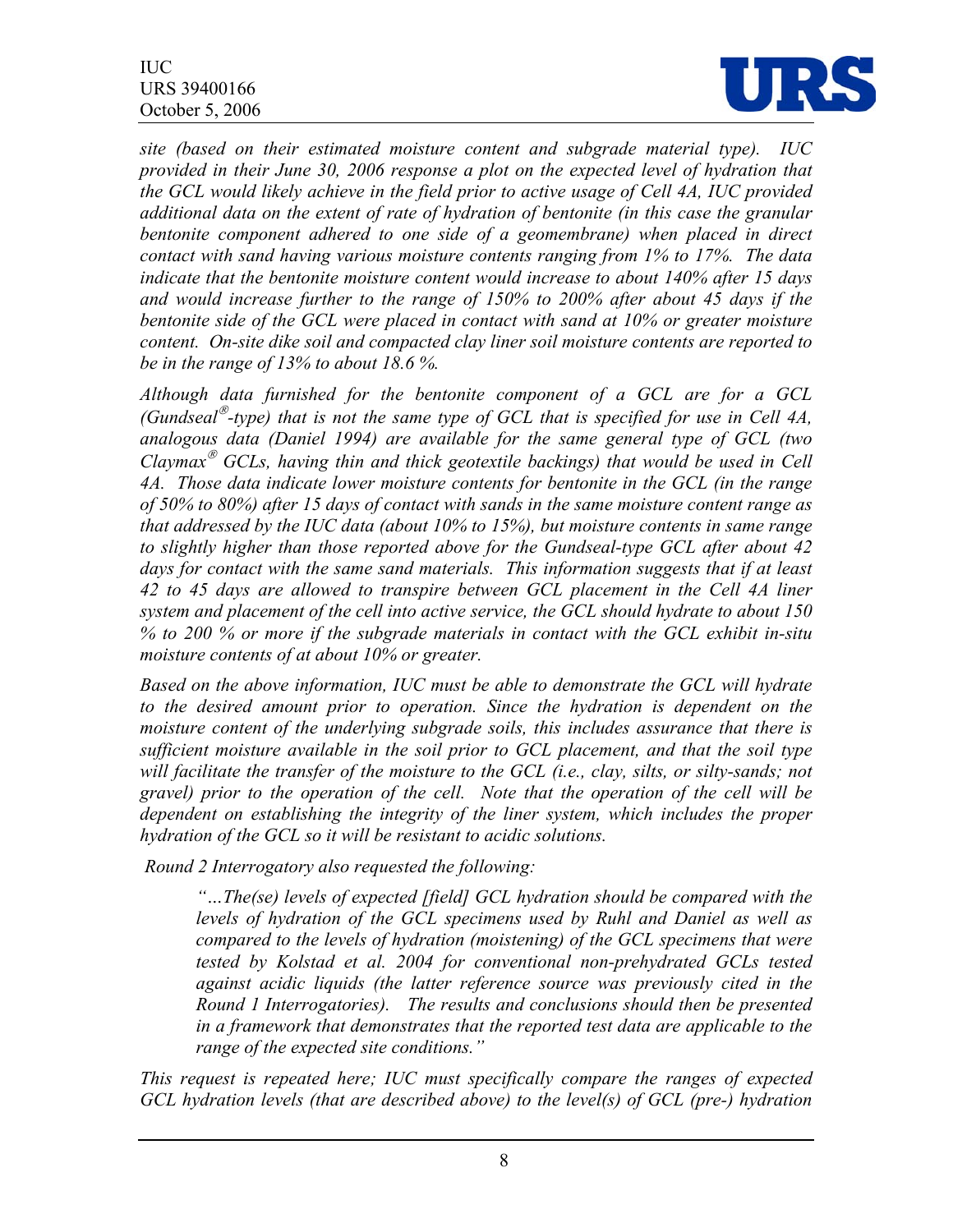IUC URS 39400166 October 5, 2006



*that were established for those GCL specimens that were tested in laboratory to assess the effects of aggressive acidic leachates on GCL hydraulic conductivity (for which the GCLs were not significantly adversely affected), relative to laboratory tests that were performed that exposed these aggressive chemicals to non- pre-hydrated GCL specimens (for which the GCL specimens were significantly negatively affected). This comparison is important for assessing the comparability of the expected GCL field hydration levels to those tested that applied to those GCL specimens tested in the laboratory that were not adversely affected by the acidic leachate. This comparative information needs to be provided.* 

*IUC proposed the performance of a field test to demonstrate that the GCL has hydrated to the desired level. This is a good idea, and a detailed procedure must be submitted for agency review prior to conducting such tests.* 

## *Freeze/Thaw Action on GCLs*

*Requested in Round 1, 2, and 4 Interrogatories was an evaluation of the GCL and its ability to perform under all anticipated conditions (Particularly where it is exposed to freeze/thaw without cover or confining pressure). All evaluations provided to date in support of the GCL's resistance to freeze/thaw have the GCL under a soil or liquid cover. Alternatives to providing this evaluation are presented in the Basis for Interrogatory below. IUC responded with reference to testing recently completed and documented by Prodgornery and Bennett (Podgornery 2006) where samples of GCLs were subjected to freeze/thaw with no confining pressure. Then they were tested under 20 kPa (simulating a cover) and 60 kPa (simulating a liner). The results indicate no appreciable increases in hydraulic conductivity. Based on this information, this concern has been addressed.* 

#### *Stresses Imposed on the Liner System*

*In IUC's May 8, 2006 response to Round 1 Interrogatories it was stated that no construction loads would be placed on the side slope liner system components. However in the June 30, 2006 response to Round 2 Interrogatories IUC stared that traffic into the cell (on the liner) will be restricted to foot traffic and low ground pressure vehicles, such as one-person ATVs. If ATV's are to be used on the liner system, please provide assurance and/or a demonstration that they will not adversely impact the integrity of the liner. This is particularly critical on the cell side slopes.* 

*IUC responded in with an evaluation that demonstrated how low-pressure type ATVs have lower contact pressure that a typical human foot. This satisfies this concern. However, the requirement that construction loads on the completed liner shall be limited to foot traffic and low pressure ATV type vehicles that produce contact pressures at or lower than that exhibited by foot traffic should be added to the technical specifications.* 

# **REFERENCES:**

*"Cell 4A Lining System Design Report for the White Mesa Mill, Blanding, Utah," by GeoSyntec Consultants, January 2006. Prepared for International Uranium (USA) Corporation.*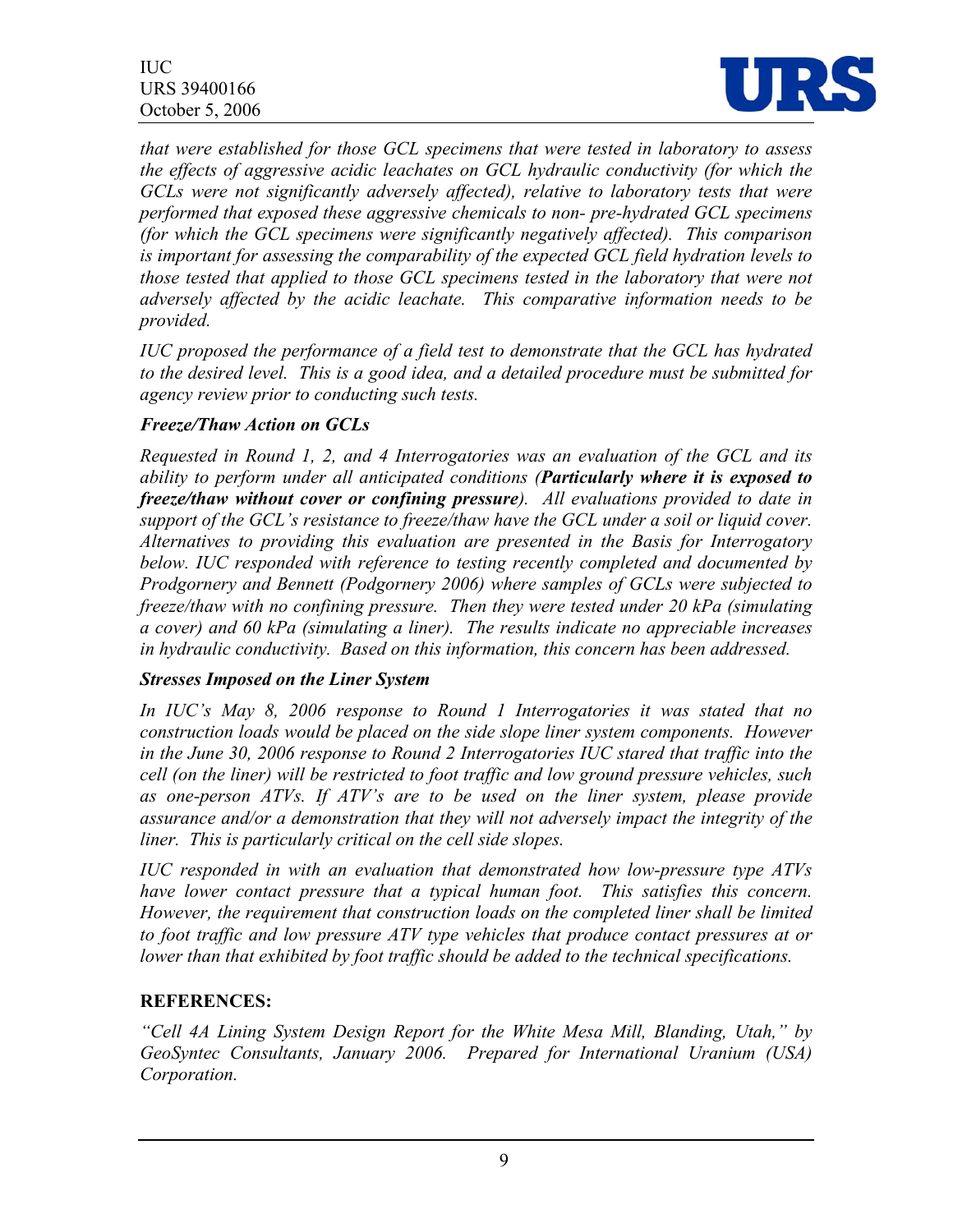

*IUC, March 7, 2005 Request to Amend Radioactive Material License, White Mesa Mill and Environmental Report.* 

*IUC May 1999, Groundwater Information Report for White Mesa Uranium Mill.* 

*Letter from IUC to DRC dated June 22, 2006; Re: Cell 4A Lining System Design Report, Round 2 Interrogator Response.* 

*Letter from IUC to DRC dated June 30, 2006; Re: Cell 4A Lining System Design Report, Response to DRC Request for Additional Information – Round 2 Interrogatory, Cell 4A Design.* 

*Letter from IUC to DRC dated August 28, 2006; Re: Cell 4A Lining System Design Report, Response to DRC Request for Additional Information – Round 4 Interrogatory, Cell 4A Design.* 

*Ruhl, J., and Daniel, D. 1997. "Geosynthetic Clay Liners Permeated with Chemical Solutions and Leachates", Journal of Geotechnical and Geoenvironmental Engineering, Vol. 123, No. 4, pp. 369-381.* 

*State of Utah Ground Water Discharge Permit No. UGW370004.* 

*Smith R.D.1987, U.S. Nuclear Regulatory Commission, Sampling of Uranium Mill Tailings Impoundments for Hazardous Constituents, Memorandum, Februarey9, 1987, Division of Waste Management.* 

*U.S. Nuclear Regulatory Commission, Standard Review Plan for Review of DOE Plans for Achieving Regulatory Compliance at Sites With Contaminated Ground Water Under Title I of the Uranium Mill Tailings Radiation Control Act, Draft Report for Comment, NUREG-1724, June 2000.*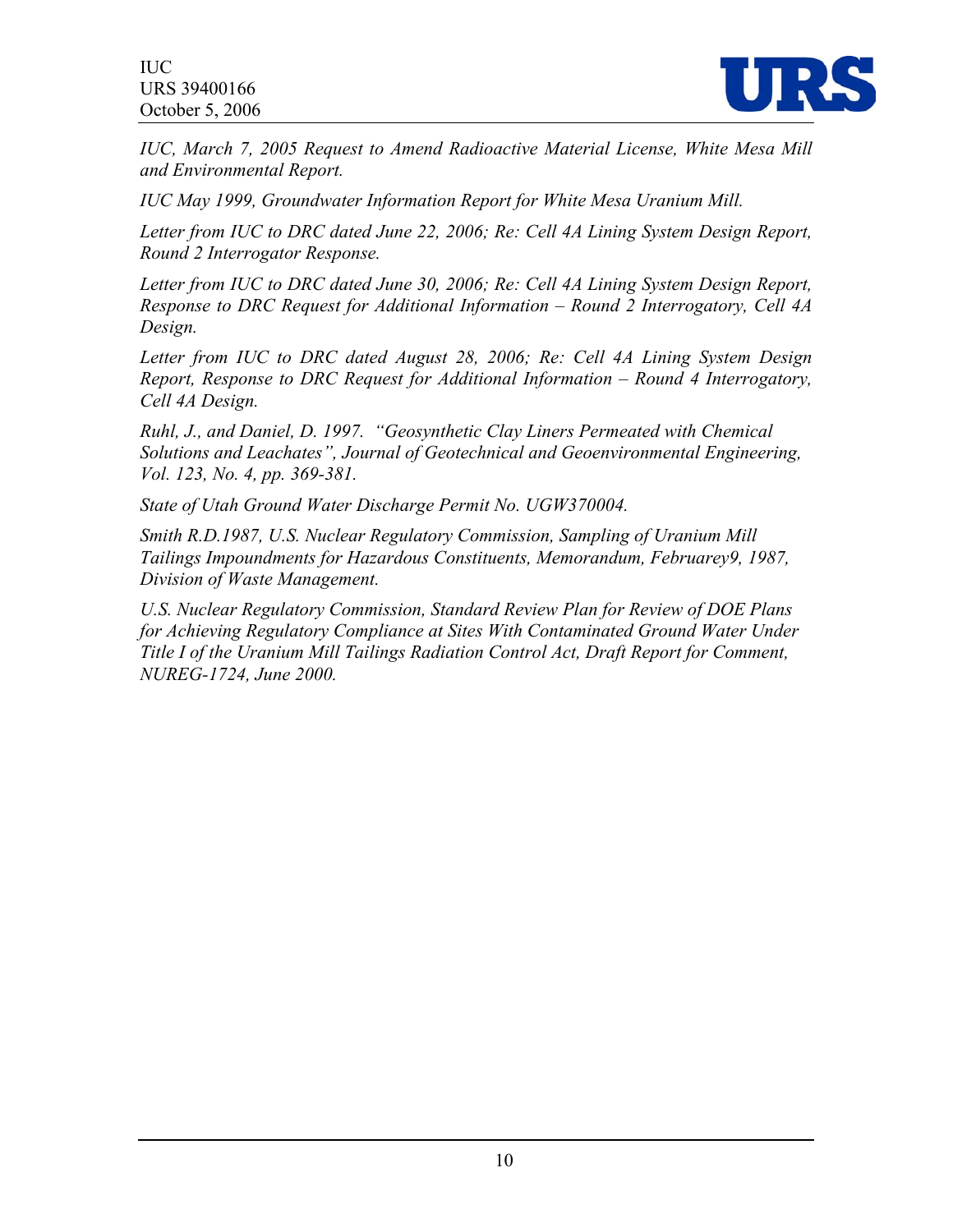

#### **INTERROGATORY IUC R313-24-4-04/05: LINER SETTLEMENT**

#### **PRELIMINARY FINDING:**

*Refer to R313-24-4, 10 CFR 40 Appendix A, Criterion 5 A(2)(b): The liner must be placed upon a foundation or base capable of providing support to the liner and resistance to pressure gradients above and below the liner to prevent failure of the liner due to settlement, compression, or uplift.*

#### **INTERROGATORY STATEMENT:**

*This request has been satisfied.* 

#### **BASIS FOR INTERROGATORY:**

*This request has been satisfied.* 

#### **REFERENCES:**

*"Cell 4A Lining System Design Report for the White Mesa Mill, Blanding, Utah," by GeoSyntec Consultants, January 2006. Prepared for International Uranium (USA) Corporation.* 

*Letter from IUC to DRC dated June 30, 2006; Re: Cell 4A Lining System Design Report, Response to DRC Request for Additional Information – Round 2 Interrogatory, Cell 4A Design.*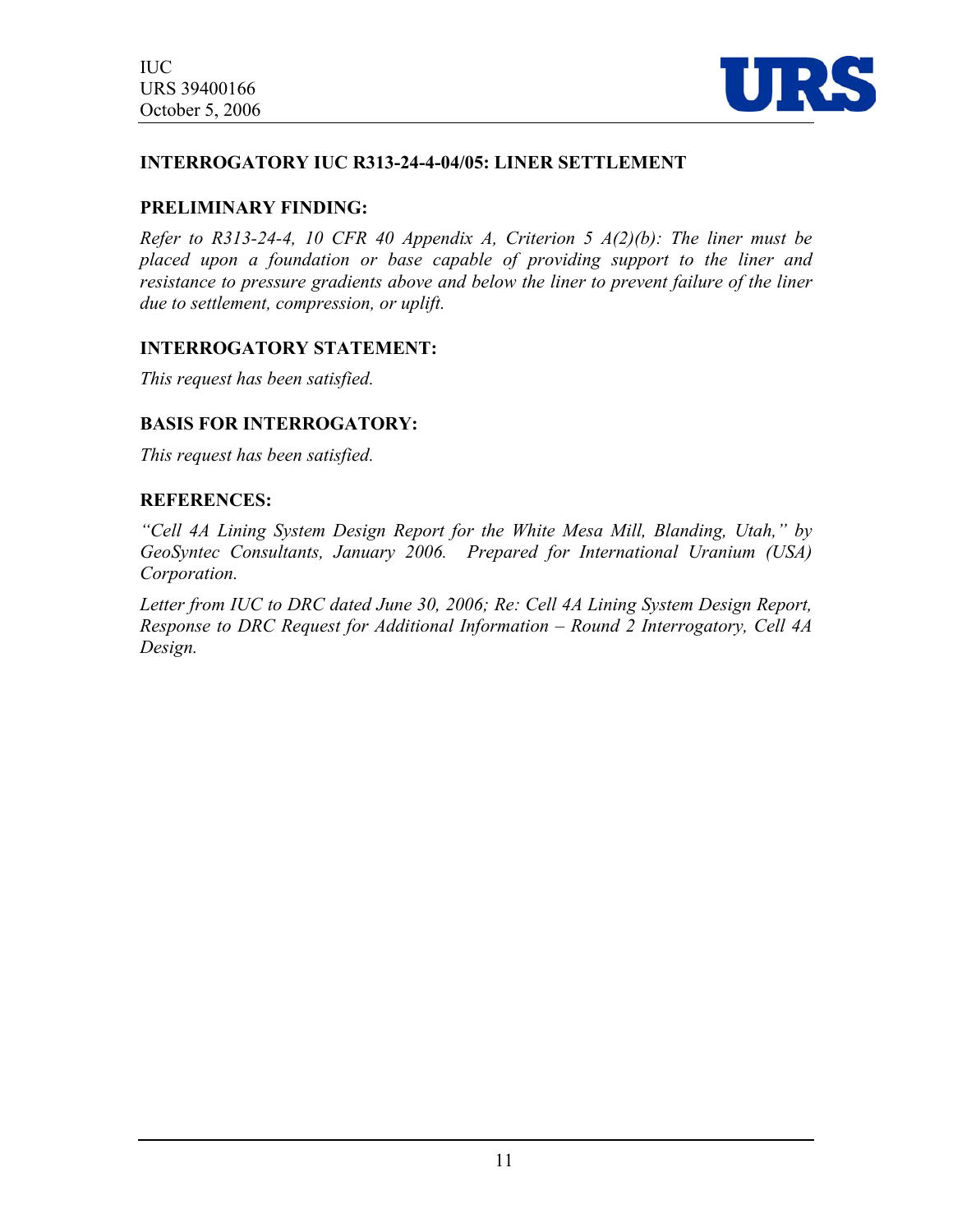

# **INTERROGATORY IUC R313-24-4-05/05: DIKE INTEGRITY**

# **PRELIMINARY FINDING:**

*Refer to R313-24-4, R317-6-1.13 and 1.14: Best Available Technology means the application of design, equipment, work practice, operation standard or combination thereof at a facility to effect the maximum reduction of a pollutant achievable by available processes and methods taking into account energy, public health, environmental and economic impacts and other costs. Best Available Technology Standard means a performance standard or pollutant concentration achievable through the application of best available technology.* 

*Refer to R313-24-4, 10 CFR 40 Appendix A, Criterion 5A(5): When dikes are used to form the surface impoundment, the dikes must be designed, constructed, and maintained with sufficient structural integrity to prevent massive failure of the dikes. In ensuring structural integrity, it must not be presumed that the liner system will function without leakage during the active life of the impoundment.* 

*10 CFR 40 Appendix A, Criterion 4(E): The impoundment may not be located near a capable fault that could cause a maximum credible earthquake larger than that which the impoundment could reasonably be expected to withstand. As used in this criterion, the term "capable fault" has the same meaning as defined in section III(g) of Appendix A of 10 CFR Part 100. The term "maximum credible earthquake" means that earthquake*  which would cause the maximum vibratory ground motion based upon an evaluation of *earthquake potential considering the regional and local geology and seismology and specific characteristics of local subsurface material.* 

# **INTERROGATORY STATEMENT:**

*As previously stated in Round 2 and 4 Interrogatories, the seismic loading used (0.10g) is based on an evaluation of seismic activity and impacts from the 1970s and 1980s and is based on a dated evaluation. A more recent evaluation based on current data and methods needs to be performed. See the Basis For Interrogatory for more detailed explanation of this request.* 

#### **BASIS FOR INTERROGATORY:**

*Appendix D of the design report presents documents from the original construction of the dike on the west and south sides of Cell 4A. However, this information is inadequate to conduct a detailed review of the license and to meet the regulatory requirements. Information is needed as to how the dike has been maintained or will be re-constructed to meet the requirements for structural integrity during the active life of the impoundment. However, a copy of IUC's 2005 Annual Technical Evaluation was provided to URS on August 3, 2006 in response to this concern. Review of the information in this document found that the dike inspection information needed to satisfy this request is included in this report.*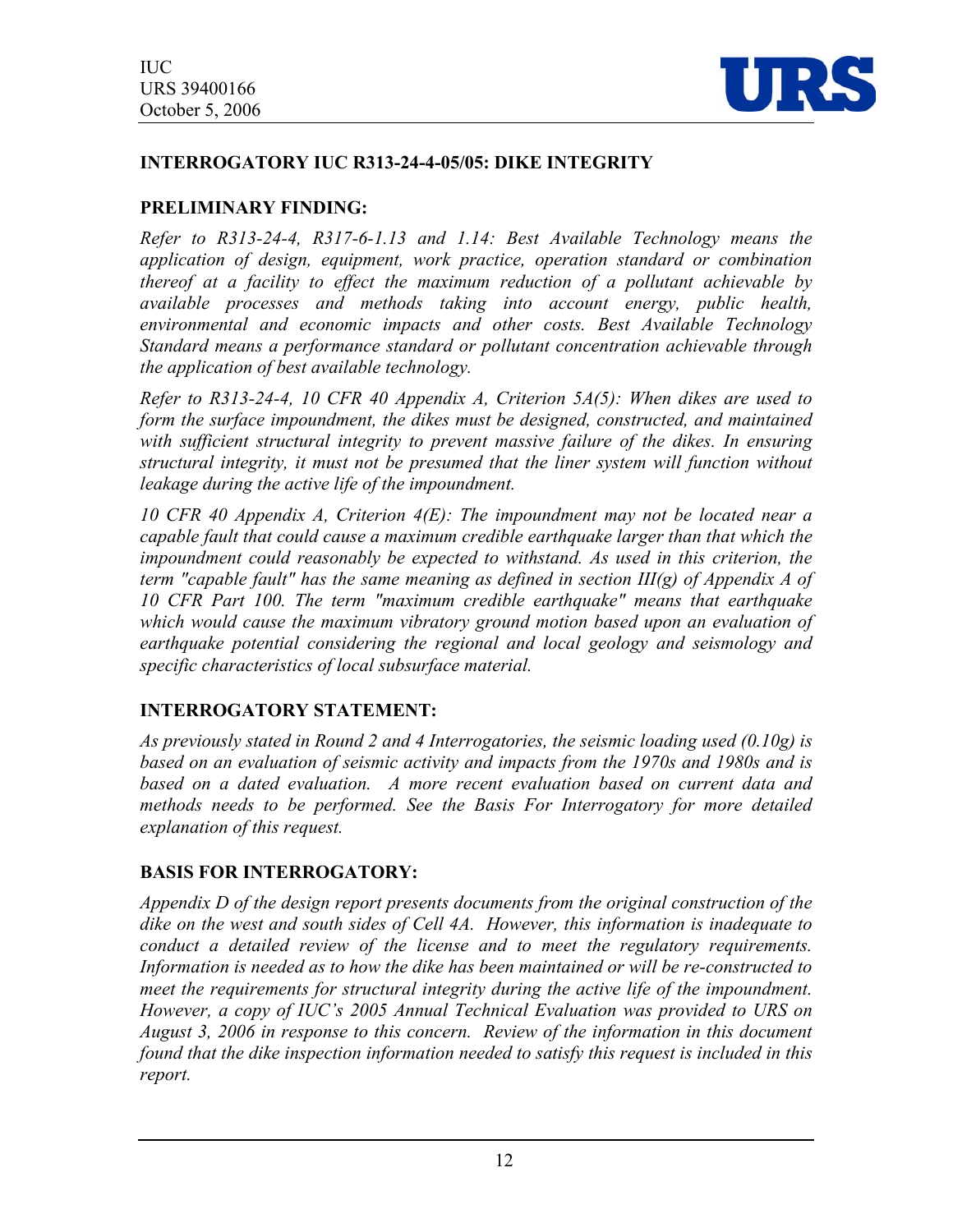

*IUC's May 8, 2006 response to URS Completeness Review did provide an evaluation of the stability of the original Cell 4A dikes. This evaluation considered two slopes and used a seismic loading of 0.10g. The indication was that the slopes evaluated were 3H:1V, and they are the highest. However, the design report as submitted at that time indicated the presence of a 2H:1V slope on the west side of Cell 4A. Due to the presence of the 2H:1V slope, it is uncertain if the slopes evaluated are the most critical. This was clarified in IUC's August 28, 2006 response. The 2H:1V slope on the west side of Cell 4A was not correct. This is a 3H:1V slope, the respective calculation has been revised to*  reflect this condition, and the slope evaluated has been identified as the critical slope.

*The stability analysis received from IUC (June 9, 2006), included the basis for the 0.10g seismic loading. The slope stability analysis evaluated the southern Cell 4A berm, and defined it with a 2H:1V interior slope and a 3H:1V exterior (outside) slope. It identified the critical slope as the interior 2H:1V slope under both static and dynamic conditions. It also evaluated the lined and unlined conditions, and due to the installation of a double liner and drain system discounted the unlined condition.* 

*However, the concern over the seismic loading has yet to be addressed satisfactorily. As presented in Round 4 Interrogatories, the seismic loading used (0.10g) is based on an evaluation of seismic activity and impacts from the 1970s and 1980s and is dated. A more recent evaluation based on current data and evaluation methods was requested by the DRC.* 

*IUC provided in their June 30, 2006 response to Round 2 Interrogatories a discussion of how the 1996 seismic hazardous analyses (Wong 1996) supported the use of 0.10g and the outdated analysis. IUC also presented in the August 28, 2006 response to Round 4 Interrogatories a 1994 seismic evaluation performed by Lawrence Livermore National Laboratory (LLNL) for the US Nuclear Regulatory Commission (NRC) that supports seismic loading of 0.05 to 0.12. Based on the 1996 (Wong) and 1994 (LLNL) reports IUC states that that there appears to be nothing to suggest that the 0.10g value used for the White Mesa design is not appropriate, and further study is not warranted.* 

*However, there are two components that go into a seismic hazard analysis: (1) a seismic source model that characterizes the active faults and background (random) seismicity around a site and (2) ground motion attenuation relationships. The latter are used to estimate ground motions given, in general, magnitude, distance, and site condition. Based on a preliminary review, URS does not believe there is any new information on active faults that would impact the hazard at White Mesa. For the latter however, the attenuation relationships that have been used in practice date back to 1997.* 

*These include relationships developed by three teams: Abrahamson and Silva, Sadigh et al., and Boore et al. (USGS). All these relationships have been updated and preliminary versions have been posted on the website for the Pacific Earthquake Engineering Research Center (PEER), a NSF-sponsored center that supported updating of the relationships. URS has all of the new relationships but have evaluated only one to date; Abrahamson and Silva, which is the most accepted and used relationship in the U.S.*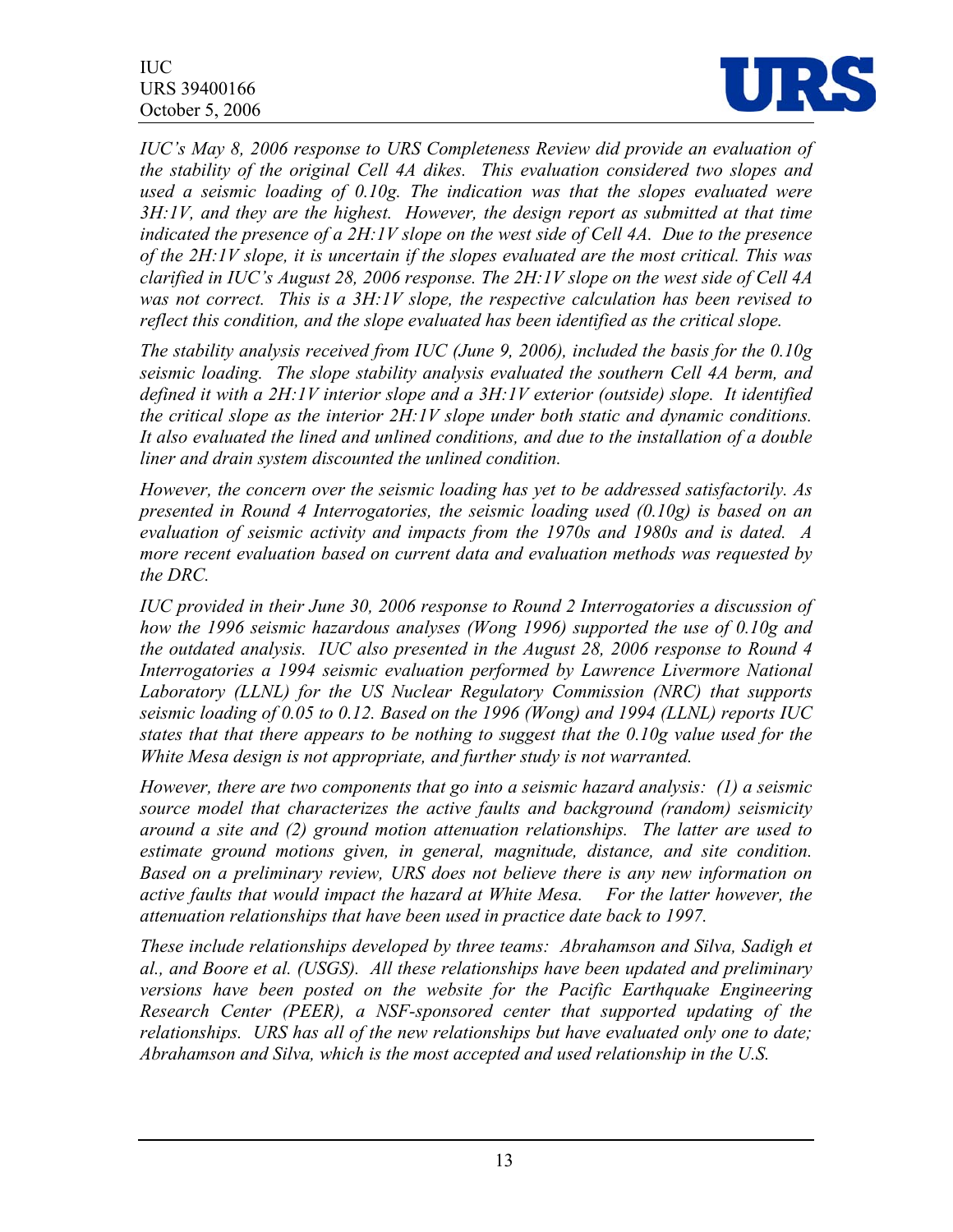

*In this new relationship, the peak horizontal acceleration for M 5 to 5.5 earthquakes increases by a factor of two. The probabilistic hazard in the Colorado Plateau where both the Atlas Moab and White Mesa sites are located is controlled by earthquakes in the M 5 to 6 range. Therefore, it is difficult to say what the impact may be on probabilistic hazard at White Mesa or any other site in the Colorado Plateau without running the calculations using the current methods, but they could go up. The other new relationships which would also be used in a probabilistic seismic hazard analysis would need to be looked at to see whether the levels of ground motions go up or go down compared to the ones in 1997.* 

*As stated in the previous interrogatories, an updated evaluation of the seismic hazards for the site that will result in the estimation of the seismic loading (proposed ground acceleration) using the most current data and methods needs to be performed.* 

## **REFERENCES:**

*"Cell 4A Lining System Design Report for the White Mesa Mill, Blanding, Utah," by GeoSyntec Consultants, January 2006. Prepared for International Uranium (USA) Corporation.* 

*Letter from IUC to DRC dated June 22, 2006; Re: Cell 4A Lining System Design Report, Round 2 Interrogator Response.* 

*Letter from IUC to DRC dated June 30, 2006; Re: Cell 4A Lining System Design Report, Response to DRC Request for Additional Information – Round 2 Interrogatory, Cell 4A Design.* 

*Letter from IUC to DRC dated August 28, 2006; Re: Cell 4A Lining System Design Report, Response to DRC Request for Additional Information – Round 4 Interrogatory, Cell 4A Design.* 

*Wong, Ivan G., Olig, Susan S., and Bott, Jacqueline D.J. 1996. Earthquake Potential and Seismic Hazards in the Paradox Basin, Southeastern Utah. 1996 Utah Geological Association Guidebook, pages 241 to 250.* 

*Wong Ivan G., Olig, Susan S., Hassinger, Bruce W., Blubaugh, Richard E. 1997. Earthquake Hazards in the Intermountain US: Issues relevant to uranium mill tailings disposal. Tailings and Mine Waste 1997, pages 203 to 212.*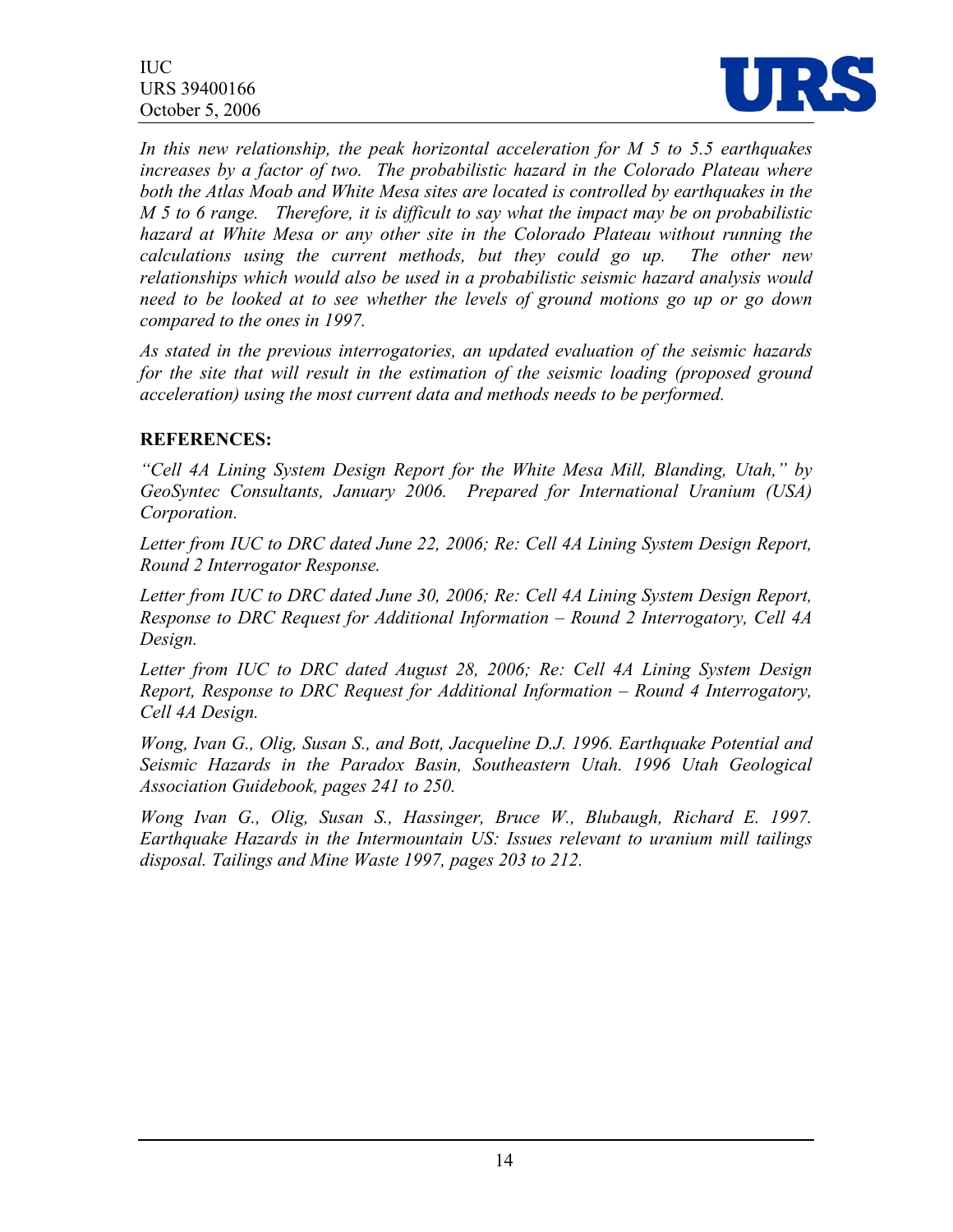

# **INTERROGATORY IUC R313-24-4-06/05: BEST AVAILABLE TECHNOLOGY**

# **PRELIMINARY FINDING:**

*Refer to R313-24-4, R317-6-1.13: Best Available Technology means the application of design, equipment, work practice, operation standard or combination thereof at a facility to effect the maximum reduction of a pollutant achievable by available processes and methods taking into account energy, public health, environmental and economic impacts and other costs.* 

*Refer to R313-24-4, R317-6-6.4(A)(3/112): The Executive Secretary may issue a ground*  water discharge permit for a new facility if the Executive Secretary determines, after *reviewing the information provided under R317-6-6.3, that: 1.the applicant demonstrates that the applicable class TDS limits, ground water quality standards protection levels, and permit limits established under R317-6-6.4E will be met; 2. the monitoring plan, sampling and reporting requirements are adequate to determine compliance with applicable requirements;3. the applicant is using best available technology to minimize the discharge of any pollutant; and 4. there is no impairment of present and future beneficial uses of the ground water.*

# **INTERROGATORY STATEMENT:**

*IUC proposes that a cyclone be used to process the tailings slurry. The cyclone will separate out the coarser sand fraction of the slurry, which will then be placed over the slimes drain as a drainage blanket. Please note that the details of the tailings processing*  must be included in the cell operations procedures to be provided by IUC as part of *Phase 2. These procedures need to include methods for placement of the tailings as part of the slimes drain layer so that the amount of the coarser sand in maximized, uniform, and the amount of fines minimized. In addition, it should be noted that if tailings are to be placed in the southeast corner, an HDPE splashguard is needed in this area. This must be included on the drawings to be submitted prior to the start of work.* 

*In addition, please provide an evaluation that demonstrates that the amount of area covered by the slimes drain is sufficient to remove tailings solution in an efficient and timely manner and more drain pipes and/or sand layer carried into the remaining portion of the cell are not beneficial (as discussed in the August 2, 2006 conference call between DRC and IUC representatives).* 

*There seems to be a discrepancy between the ALR value given (in gallons/acre/day) between the calculated value included in the ALR calculation provided in the calculation*  dated May 23, 2006 (provided by IUC in their May 24, 2006 response to the *Completeness Review) and the values in the tables provided with IUC's August 28, 2006 response letter. The table lists the ALR for 37 feet of head as 604.01 gallons/acre/day, whereas the calculations (page 4 of 6) state the ALR for 37 feet of head as 587 gallons/acre/day. This discrepancy needs to be clarified and corrected as appropriate.*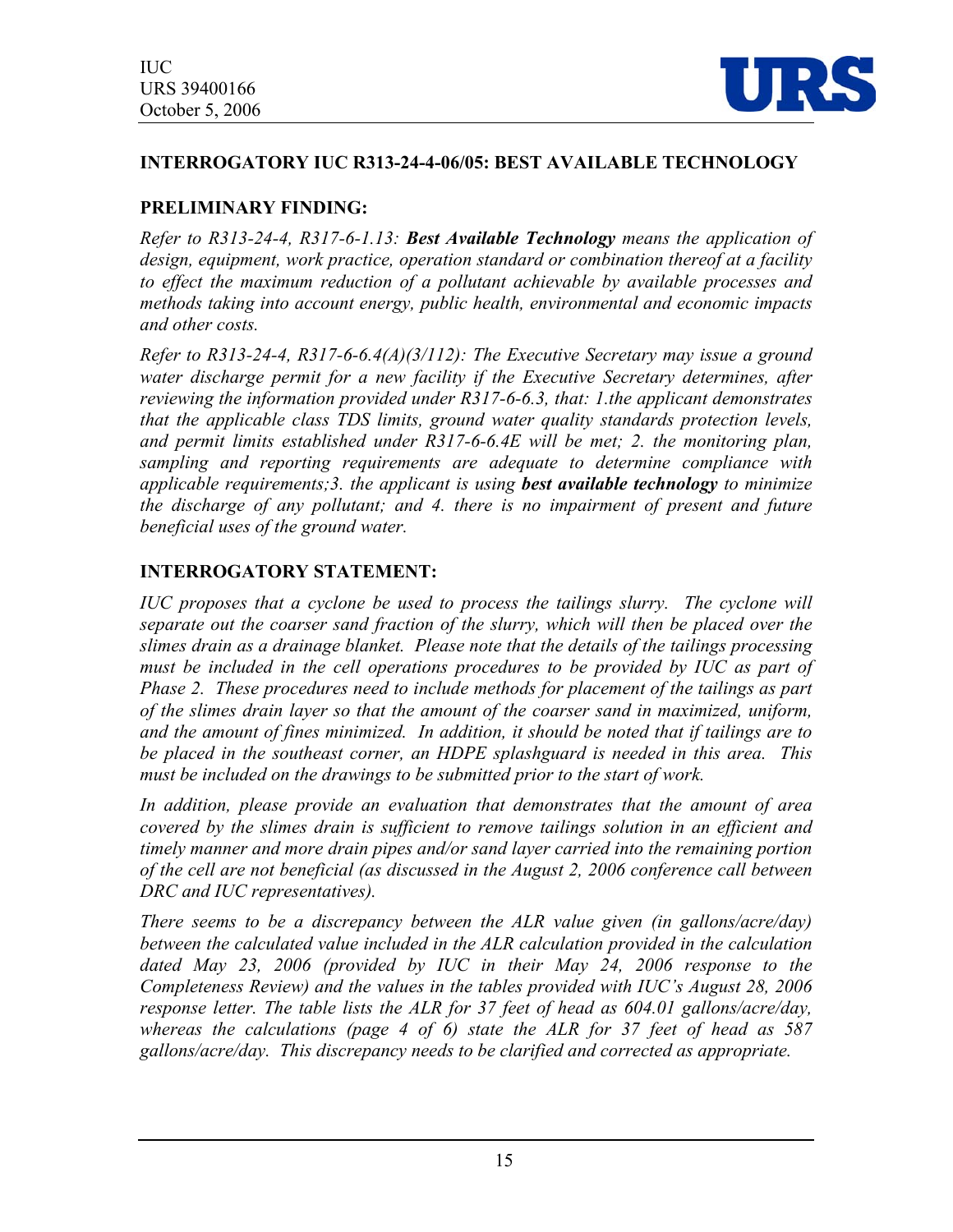

*Please note that since the evaluation of the flow in the geonet assumes no adverse impact from uncertainties due to installation, quality control and assurance during installation must be thoroughly implemented and documented in the CQA Report for the liner system.* 

# **BASIS FOR INTERROGATORY:**

*For waste cell liner systems as proposed for Cell 4A, the State of Utah considers BAT to be a double liner with leachate collection/detection systems. For Cell 4A, this was defined in Round 1 Interrogatory. Round 1, 2, and 4 Interrogatories expressed concerns about different aspects of the liner system. Specifically ones concerning the GCL, the ability of the slimes drain to remove tailing solution in a timely manner, the ALR, and some miscellaneous design calculations.* 

#### *Slimes Drain Layer*

*Round 2 and 4 Interrogatories included the following request:* 

*"Please provide a Leachate Monitoring, Operations, Maintenance, and Reporting Plan that includes an estimate of the anticipated flow rates and maximum capacity in the leachate collection system (slimes collection layer). This estimate must include a calculation that:* 

- *Estimates the flow rate of the tailings cell solution through the tailings and into the collection pipes.*
- *A demonstration that the sand fraction will settle out and provide an adequate slimes drainage layer, this sand drainage layer is properly designed so that tailings fines will not filter into it and result in the clogging of the sand layer (restricting flow in this drainage layer), and that the proposed collection pipe layout is adequate to collect and remove the leachate solution."*

*IUC proposed in their August 25, 2006 response to this request that a cyclone be used to process the tailings slurry. The cyclone will separate out the coarser sand fraction of the slurry, which will then be placed over the slimes drain as a drainage blanket. The placement of this coarser sand fraction would start in the southwest corner, and then move to the north. The finer fraction of the tailings would be placed in Cell 3 or in Cell 4A along the north or east sides. This approach should provide for a drainage blanket over the slimes drain thus facilitating the timely removal of solution from the tailings through the slimes drain.* 

*As a follow-up to this, DRC feels the method and movement of the piping depositing the sand from the cyclone, could have a significant influence on the gradation and stratification of the sand and fines in the drainage layer. Thus, the method of depositing the material will need to be defined, for the sand drainage layer to perform at optimum. DRC encourages this method to be defined now.* 

*However, the details of tailings processing, at latest, must be included in the cell operations procedures to be provided by IUC as part of Phase 2.*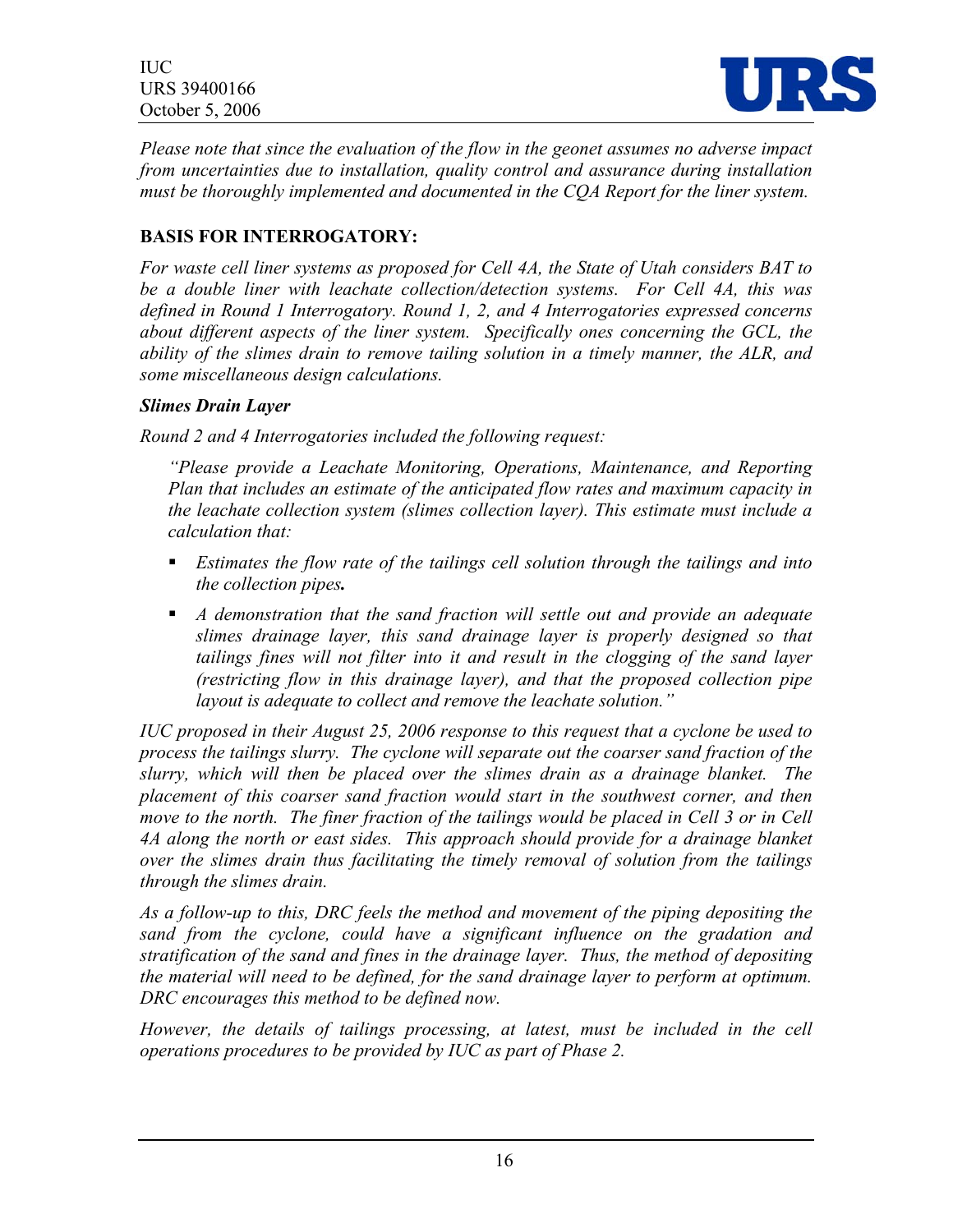

*In addition, it should noted that if tailings are to be placed in the southeast corner, a splashguard will be needed in this area. This must be included on the drawings.* 

*Also, as discussed in the August 2, 2006 conference call between DRC representatives and IUC, IUC was to provide an evaluation that demonstrates that the amount of area covered by the slimes drain is sufficient to remove tailings solution in an efficient and timely manner.*

# *ALR*

*The Action Leakage Rate, which is defined as the maximum design flow rate that the leak detection system can rapidly remove without the fluid head on the liner exceeding one (1) foot, needs to be determined. IUC provided the calculation of the Action Leakage Rate in their May 24, 2006 response. However, the review of this calculation revealed the following concerns:* 

*1. It is our understanding that during some periods of cell operation, the volume of process liquids stored in Cell 4A will be less than 37 feet in height. During such time periods, the flow (leakage) rates to the leak detection system will be less than*  when the full 37 feet of liquid head would be present. In other words, the *calculated action leakage rate is a function of fluid head, and a fluid head less than 37 feet will have a lower action leakage rate. Therefore, since the action leakage rate is a function of the fluid head, and the head on the liner in the cell will vary with time and facilities operations, a correlation of fluid head to action*  leakage rate needs to be developed and used so that the appropriate action *leakage rate is used and the function of the liner properly monitored.* 

*IUC's June 30, 2006 response to Round 2 Interrogatories included a plot of the ALR verses the head above the primary geomembrane. However, the corresponding calculations and listing of the data generated/used as the basis of the plot must be provided. IUC's August 28, 2006 response to Round 4 Interrogatories included tables outlining the respective ALR calculation and a listing the ALR with the corresponding head above the liner. However, there seems to be a discrepancy between the ALR value given (in gallons/acre/day) in the table with the calculated value included in the ALR calculation provided in the calculation dated May 23, 2006 provided by IUC in their May 24, 2006 response to the Completeness Review. The table lists the ALR for 37 feet of head as 604.01 gallons/acre/day, whereas the calculations (page 4 of 6) state the rate for 37 feet of head as 587 gallons/acre/day. This discrepancy needs to be clarified and corrected as appropriate.* 

*2. Round 2, and 4 Interrogatory requested that the Specifications and Construction Quality Assurance Plan must be revised as needed to reflect appropriate procedures for installing and adjoining geonet panels and geonet pieces based on the final selected geonet type to ensure constancy with design assumptions, particularly the assumption that that the assumed partial factor of safety that addresses uncertainty and damage as a result of installation is 1.0 (indicating that there will not be any damage to the geonet that would impact it's function).*